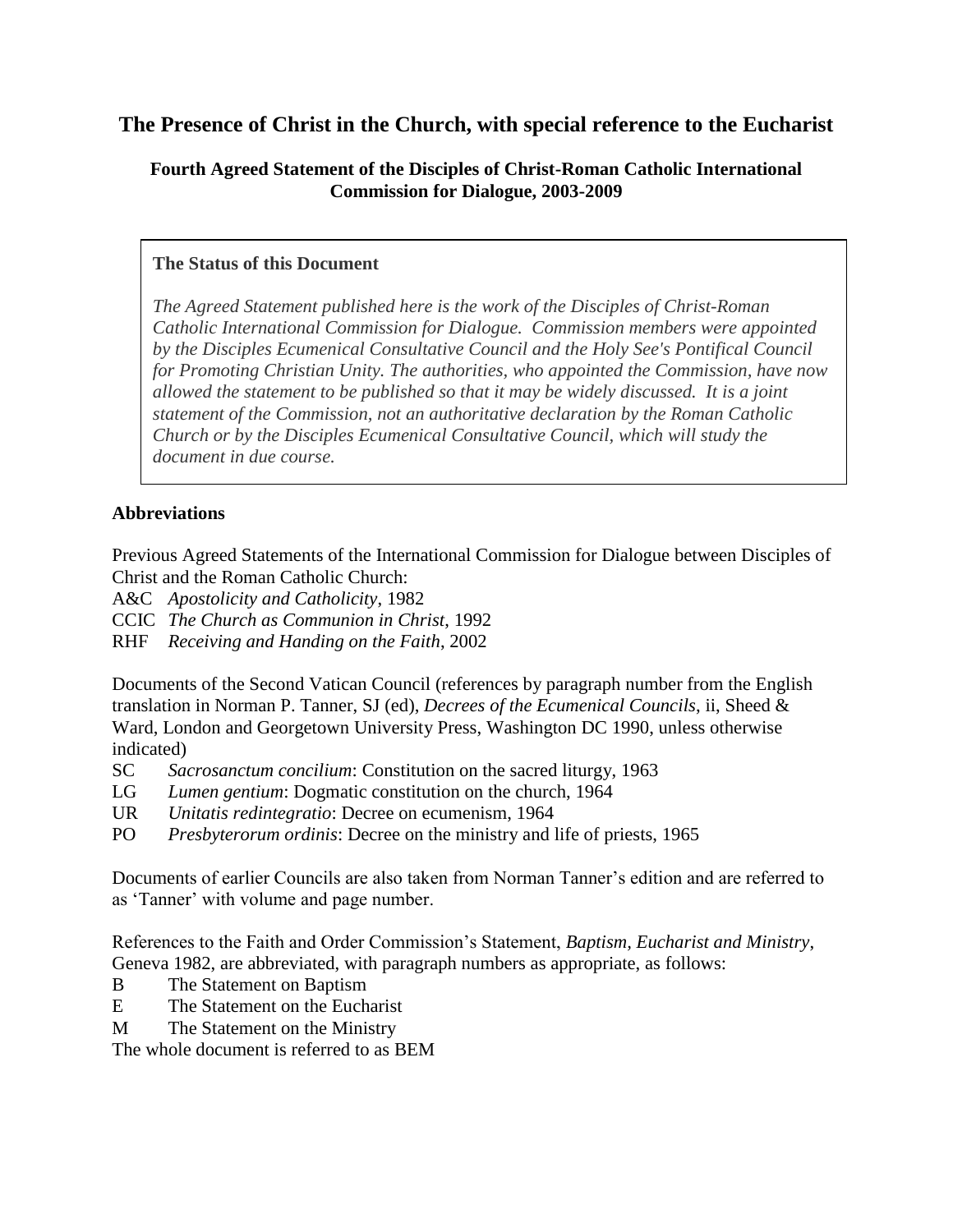PL *Patrologia Latina*, ed J-P Migne, published in Paris from 1844 to 1865. There is now an on-line database of the first edition plus indexes published by Chadwick-Healey, Cambridge, 1996-2008, which enables column references to be made to the original.

CCC *Catechism of the Catholic Church*, English translation published by Geoffrey Chapman, London 1992 (references by paragraph number)

CDC *The Church for Disciples of Christ: seeking to be truly church today*, A Report and Resource by the Commission on Theology of the Council on Christian Unity, ed Paul A Crow, Jr & James O Duke, St Louis MO 1998 (references by page number)

Biblical references are from the NRSV, except where otherwise noted.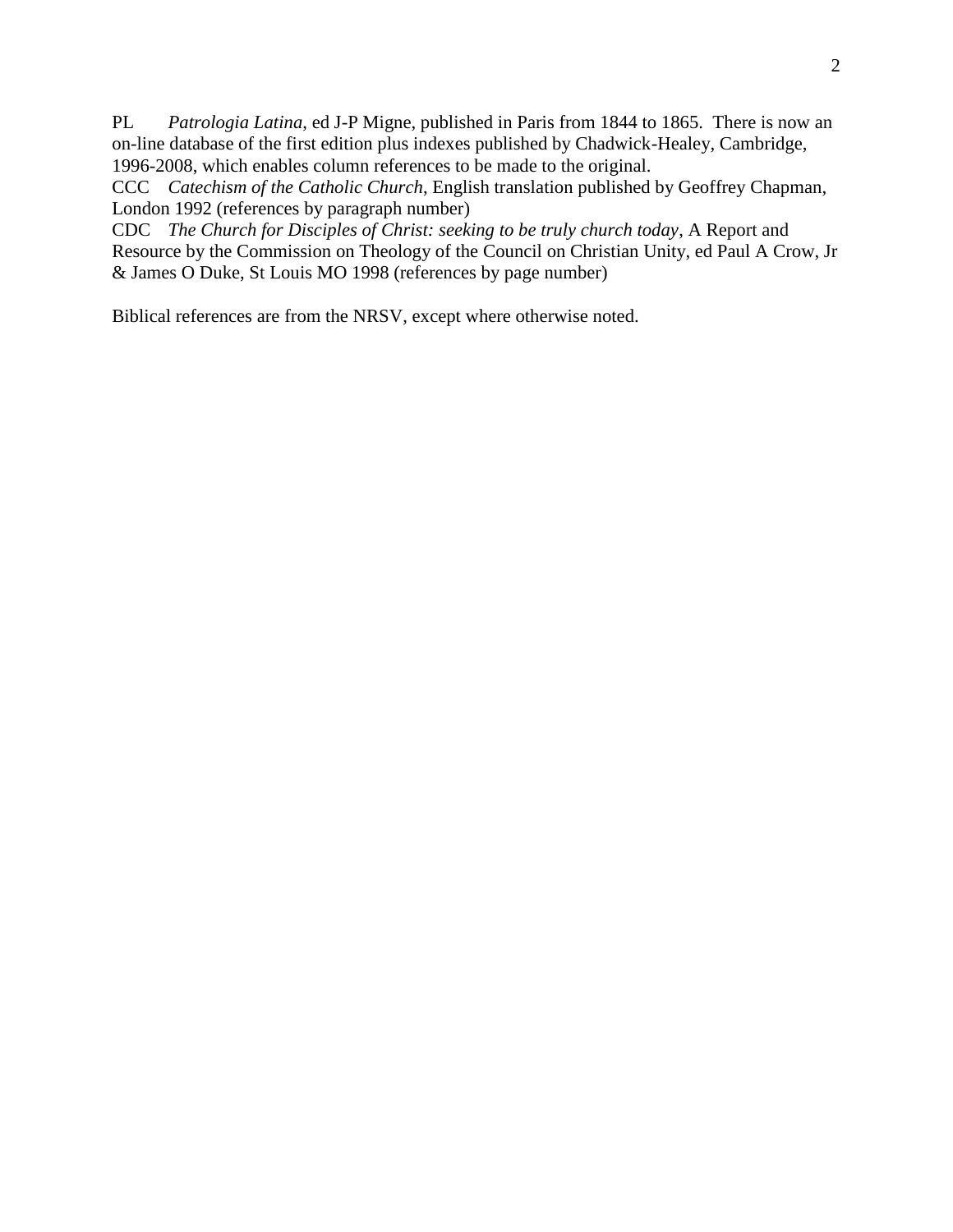## **The Presence of Christ in the Church, with special reference to the Eucharist**

#### **Introduction**

1 This Agreed Statement completes the fourth phase of the international dialogue between Disciples of Christ and the Roman Catholic Church, the goal of which is the achievement of full, visible unity between our two communions. Although the ecumenical mood has changed since 1976, when plans for this dialogue were first made, neither Disciples nor Catholics would be satisfied with any lesser goal. The three earlier Agreed Statements considered 'Apostolicity and Catholicity' (*A&C*, 1977-82), 'The Church as Communion in Christ' (*CCIC*, 1983-92), and 'Receiving and Handing on the Faith' (*RHF*, 1993-2002). The theme chosen for the fourth phase was 'The Presence of Christ in the Church, with special reference to the Eucharist'. The earlier Statements continued to inform our work during this phase.

2 The Commission began its work by recalling areas of convergence and agreement – not least on the sacraments and ways in which faith is handed on – that have emerged in the three previous phases of this international dialogue. One shared affirmation is the significance of spiritual ecumenism, of setting all our work within the context of prayer for God's guidance. The Agreed Statement following the dialogue's first phase spoke of the 'evangelical space' found by those who 'are set free as communities and as individuals from seeking to justify our divisions and…are moved to seek a shared life in a reconciled community'. When this happens 'new possibilities for genuine exchange and sharing' are discovered *(A&C* §19). To this end, we spent considerable time building relationships and presenting our ecclesiological self-understandings. We are not in full ecclesial communion, and therefore cannot share the eucharist together. Our lack of full communion contradicts the will of Christ and impels us to listen to God's Word and follow God's leading towards overcoming our divisions.

3 Our meetings were held in Bari, Italy in 2004, Indianapolis, USA in 2005, Rome, Italy in 2006, St Louis, USA in 2007 and Vienna, Austria in 2008. Each meeting was set within a context of daily worship, both morning and evening, including Catholic and Disciples celebrations of the Eucharist. As well as the two main theological papers for each meeting, there was a Bible study and opportunity for theological reflection. On each occasion there were opportunities to meet with representatives from the local churches.

4 In this period of dialogue the Commission has discovered significant agreement in faith in relation to common understandings on aspects of our theme, which are now presented in this Statement. The first section of the Statement reiterates the shared commitment of Disciples and Catholics to the unity willed by Christ for his Church. The second section considers the presence of Christ in the world and the Church. We understand both the Word of God and the sacraments as means of the continuing presence of the Risen Christ. The third section specifically addresses the understanding of Christ's presence in the eucharist. The fourth section discusses the priesthood of Christ and his ministers. The Conclusion summarises our arguments briefly and notes areas of further work for our Dialogue.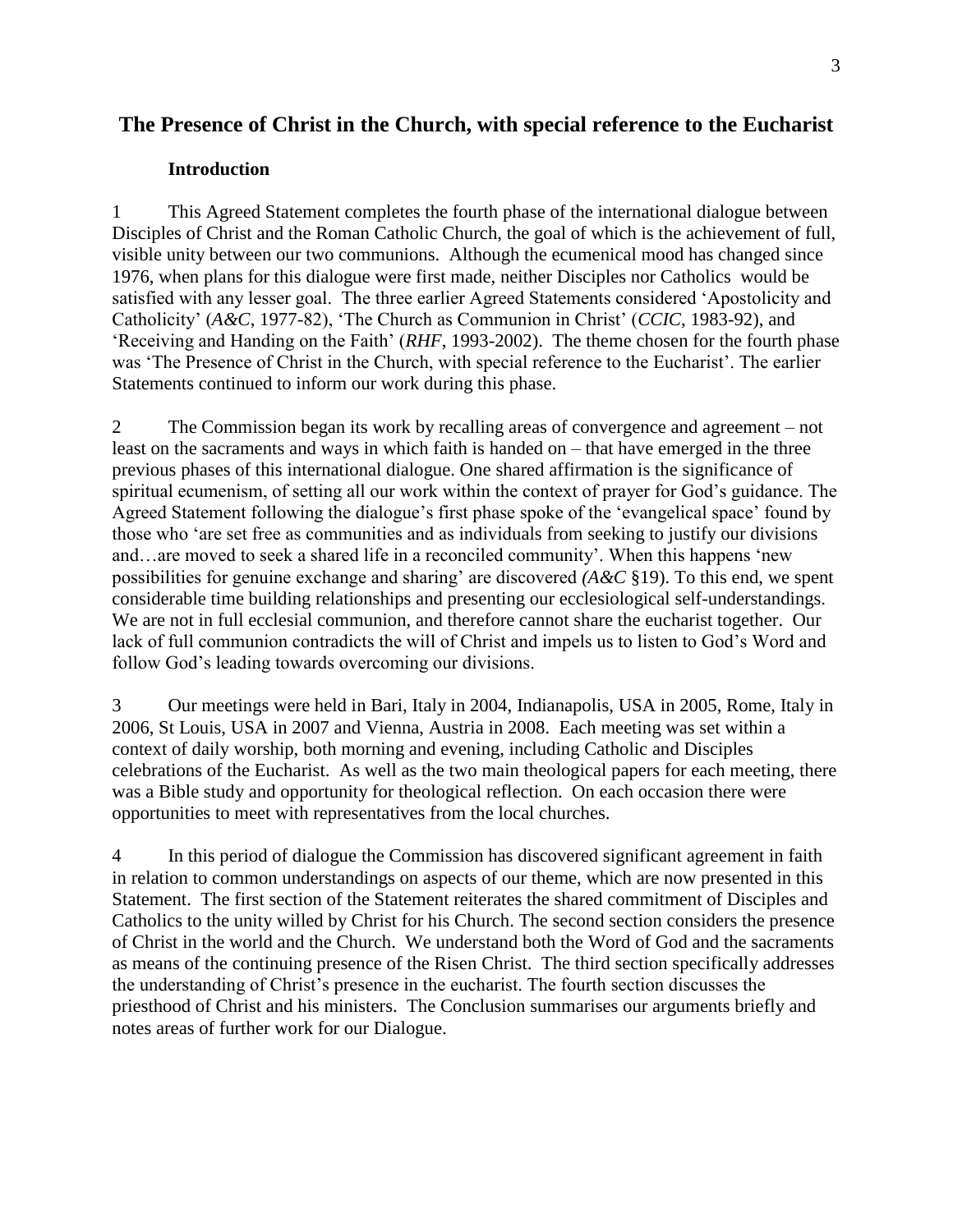### **1 Oneness in Christ in the Church**

## **1.1 A Shared Commitment to the Unity of the Church**

5 Catholics and Disciples both confess the oneness of the Church and recognize it as the gift of God. For Disciples and Catholics, the visible unity of the Church is at the heart of the Gospel. In its second Agreed Statement, the Commission noted that 'Alexander Campbell was convinced that "the union of Christians is essential to the conversion of the world."…The Roman Catholic Church too proclaims that it has a specific mission for the unity of the world, and affirms that this unity is signified and given by the eucharistic communion. It too teaches that the restoration of unity among all Christians is linked with the salvation of the world' (*CCIC*§8).<sup>1</sup> The goal of our dialogue is the visible unity of our two communions.

6 The basis for this goal is our unity in Christ. What is the nature of this union between Christ and the Church? Both Disciples and Catholics agree that the Church is communion in Christ. The Church is the covenant people of God, founded by and in Jesus Christ and sustained and empowered by the Holy Spirit Following the Apostle Paul, both Disciples and Catholics speak of the Church as the Body of Christ (1 Cor 12:27). The North American Disciples' Commission on Theology, speaking of the divinely constituted nature of the Church, said, 'The church is that community called into being by the Gospel, which is God's covenant of love in Jesus Christ, and given its life through the power of God's Spirit in order to praise and serve the living God' (*CDC* 19). In the words of the *Dogmatic Constitution on the Church*, 'The universal Church appears as "a people made one by the unity of the Father, the Son, and the Holy Spirit" … Christ, the one mediator, set up his holy church here on earth as a visible structure, a community of faith, hope and love; and he sustains it unceasingly and through it he pours out grace and truth on everyone' (*LG*, §§4, 8).

7 Without such an understanding of the union of the Church with Christ, the Church would be reduced to a solely human organization and its mission undermined. At Pentecost the mission of Christ and the Holy Spirit became the mission of the Church, which is sent to proclaim and spread the mystery of the communion of the Holy Trinity. The members of the Church following the apostles were sent to bear witness to the truth of Christ, They are empowered by the Holy Spirit to extend and expand the sending of the Son by the Father and the sending of the same Spirit by the Risen Christ into the world of all places and all times. They are washed in the blood of the Lamb, made holy as the bride of Christ. In an earlier phase of our dialogue, the Commission agreed that 'the Holy Spirit guides the Church, which because of this guidance will not finally fail in its task of proclaiming the Gospel' (*RHF*, §2.4).

8 The Church lives from Christ, in Christ, and for Christ. At the same time, the Commission recognizes the importance of distinguishing between Jesus Christ and his Church. If we identify Christ with the Church without distinction, we run the risk of failing to recognize the sins of the members of the Church or else blaming these sins on Christ. While Christ is the sinless Incarnate Word of God, his saving mission to human subjects leaves them free and does not prevent them from rejecting his grace. The *Dogmatic Constitution on the Church* states that 'While Christ, "holy, blameless, unstained" (Heb 7:26) knew no sin (see 2 Cor 5:21), and came

 $\overline{a}$ <sup>1</sup> A. Campbell, 'Foundation of Christian Union', *The Christian System* (4th edn, Cincinnati OH 1867), 107; *UR* §1.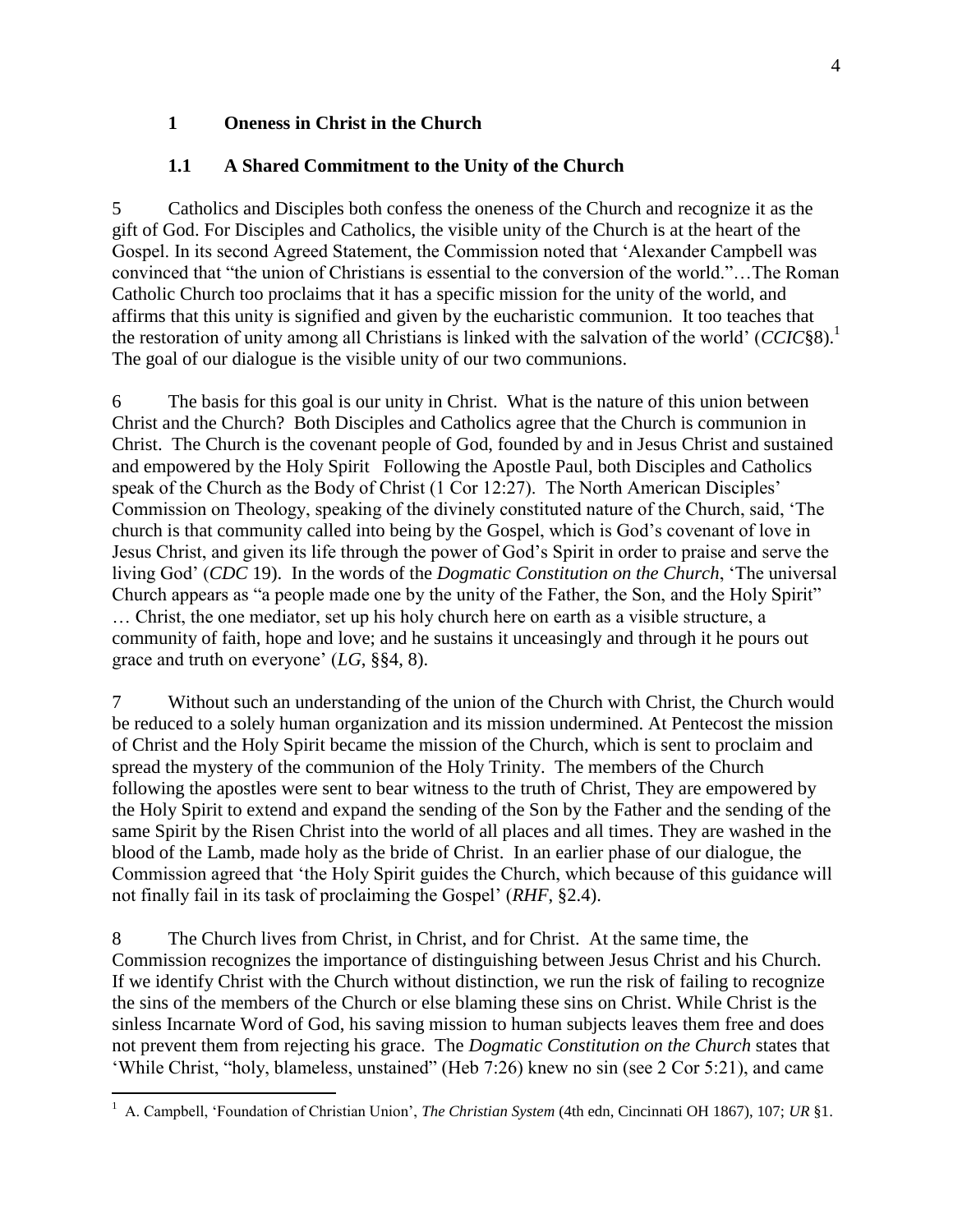only to expiate the sins of the people (cf Heb 2:17), the Church, containing sinners in its own bosom, is at one and the same time holy and always in need of purification and it pursues unceasingly penance and renewal' (*LG* §8).

### **1.2 One Faith, One Baptism, One Body**

9 The first Agreed Statement of the Commission affirmed that Catholics and Disciples share the apostolic faith of the Church in one God, revealed in three persons. This faith has been faithfully proclaimed from age to age in different times and circumstances (*A&C*, §§36-37). In the third phase of the Dialogue members discovered that Disciples and Catholics shared more agreement about the first seven ecumenical councils than had previously been recognized (*RHF* §§3.12-13). That unity of faith is also expressed in the one baptism, which we share, as affirmed in *Apostolicity and Catholicity* (*A&C* §24).

10 If we share one faith and one baptism, in what sense can we speak of being part of One Body? The first Agreed Statement spoke of Catholics and Disciples as having 'a communion in via'. 'The unique unity of the One Church of God is the goal. We are already on the way; we have taken the first step in faith through baptism which is also the call to that final unity' (*A&C* §57). This reflects the recognition, expressed in the *Decree on Ecumenism*, that 'those who believe in Christ and have been truly baptized are in a certain, although imperfect, communion with the Catholic Church' (*UR* §3);<sup>2</sup> it also corresponds to the less-formally-stated Disciples conviction that persons baptized in other churches (whether as infants or at a later age) are sisters and brothers in Christ, in no need of 'rebaptism' by immersion.

11 The fact remains that our communion at present is imperfect. The Commission needs to explore further the implications of the kind of communion with the Catholic Church, although it is imperfect, which is enjoyed by those who belong to separated communities. While there is an apparent lack of agreement on substantial questions of faith, we need to identify and explore these questions more precisely than we have done so far. Thus we have appreciated with new force two related questions, which we pose to each other. Catholics ask Disciples in what ways they understand themselves to be catholic and apostolic? Disciples ask Catholics what space there is for Disciples within the Catholic understanding of the catholicity and apostolicity of the Church. In *Apostolicity and Catholicity* the Commission spoke of 'a quality of evangelical life marked by the will to be faithful to Christ and open to one another… This *metanoia* thus provides what might be called an "evangelical space"…in which we find God's grace newly available to bind us together in praising, blessing, beseeching the God who makes us one' (*A&C* §19). Further reflection upon this may offer some clues to enable us to answer the questions posed above.

 $2$  The phrase 'in quadam cum ecclesia catholica communione, etsi non perfectia' has been variously translated. The translation in the text is from *The Catechism of the Catholic Church*, §818; Tanner renders it 'in some kind of communion with the Catholic Church, even though this communion is imperfect', Tanner ii, 910; W.M. Abbott gives 'a certain, though imperfect, communion', *The Documents of Vatican II* (Geoffrey Chapman, New York NY 1966), 345; Austin Flannery gives 'some, though imperfect, communion', *Vatican Council II: The Conciliar and Post Conciliar Documents* (Leominster 1981), 455.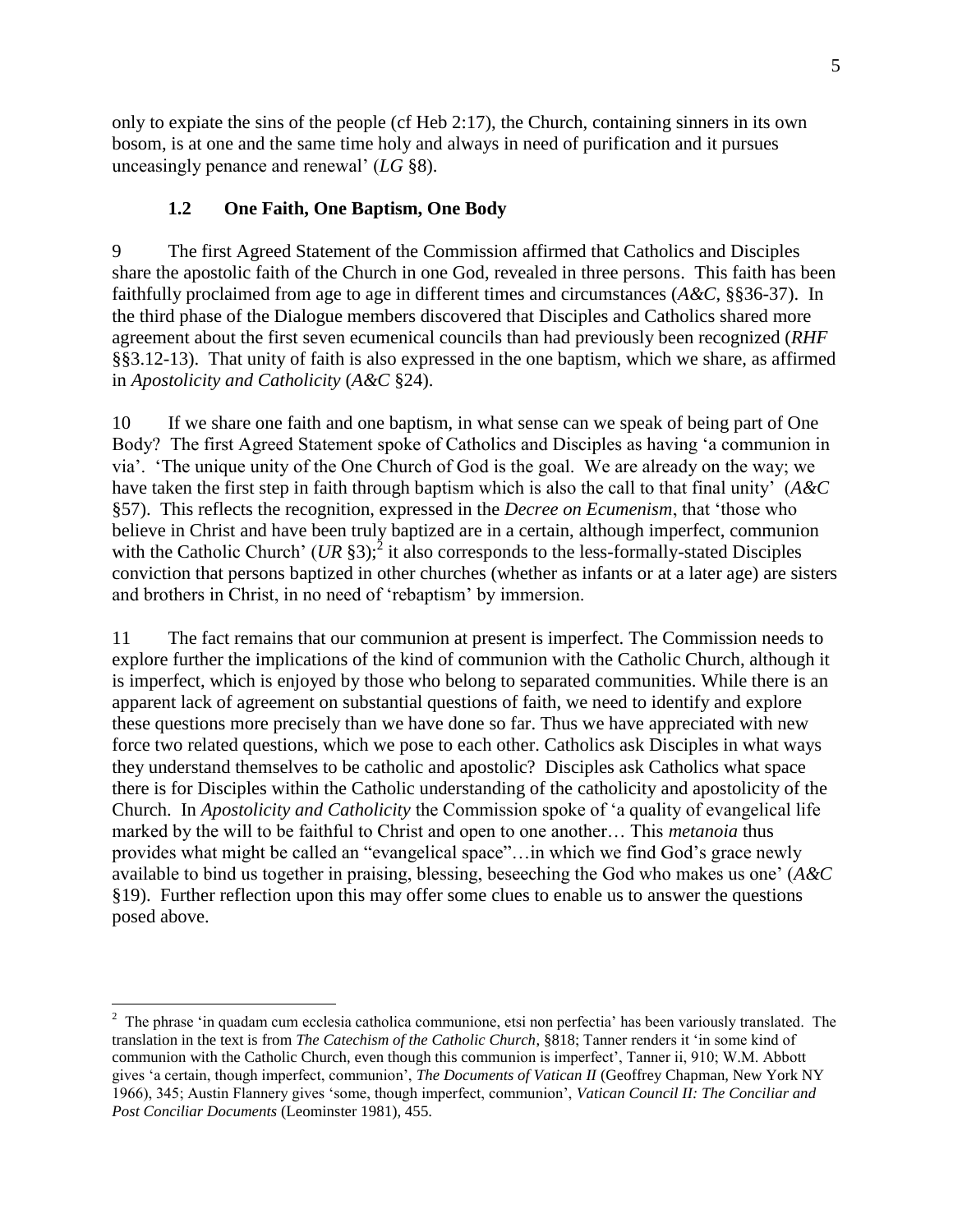12 *Apostolicity and Catholicity* described our task as to give external expression to the communion on the way  $(A \& C \$  57). Ecumenical dialogue should discover and publicly acknowledge the unity we already share, and then 'put this unity to work' through various kinds of encounter and joint action.<sup>3</sup> With this in mind, we give thanks for the way Disciples and Catholics in numerous local settings have begun to pray for and with one another, to engage in common witness, to act together on behalf of persons marginalized by society, and to participate in each other's community life. These are important signs of hospitality, 'making room' for one another as those who are commonly incorporated into the body of Christ. The Commission hopes that our communities will be able to take advantage of the many signs of *koinonia* already officially permitted; and we recommend that information about such activities be widely disseminated in our congregations and parishes, and that they be encouraged to express our communion *in via* in ways appropriate to their local settings.

13 Disciples and Catholics therefore discover promising agreement in their understanding of the implications of their belief in the unity of the Church in Christ. This understanding of the Church as communion (explored particularly in the second Agreed Statement) obliges us to regard the Church's existence as part of the revealed will of God and not a matter of human construction. Equally it underlines the seriousness of our separation from anyone who shares the common apostolic faith in the triune God.

## **2 The Risen Christ and the Living Word: Word and Sacrament in the Church**

14 Unity in Christ is more than identification with a group of people who have a continuous historical existence and look to a common founder. The significance of the resurrection of Christ is that he is dynamically present in both Church and world. The final promise of Christ – 'I am with you always' (Mt 28:20) – has been a personal source of guidance for Christians through the ages; it has also been the basis of a wider belief in the presence of Christ in the world and of a specific belief in the presence of Christ in the Church. For example, the Commission agreed that in the mission of the Church Christ is present in prayer, in the reading of the Bible, in the liturgy, in the sacraments of baptism and eucharist, in the preached Word, in the care of the poor and the sick, and in self-sacrificing love.

### **2.1 The Presence of the Risen Christ in the World**

15 The world itself is God's creation and, although it has been marred by the sinfulness of humanity, God's purpose for it will not be finally frustrated. Catholics and Disciples believe that Jesus Christ, the only Son of God, was sent into the world by God to reveal God's redemptive will and that by his death and resurrection this redemption was achieved. No longer confined to a particular place and time, the risen Christ is present in the world God created. In St Matthew's Gospel Jesus identifies himself with those who are hungry, thirsty, naked, sick strangers or in prison (Mt. 25:40). Christians through the ages have been inspired by the thought, not only that Christ sends them into the world with the promise of his continuing presence, but also that he is already there waiting to be recognised in the world. There is a long tradition in the Church that those who are not professed Christians may do God's will. In his ministry Christ emphasised that

 3 J. Ratzinger, *Church, Ecumenism and Politics* (Crossroad, New York 1988), 139-40.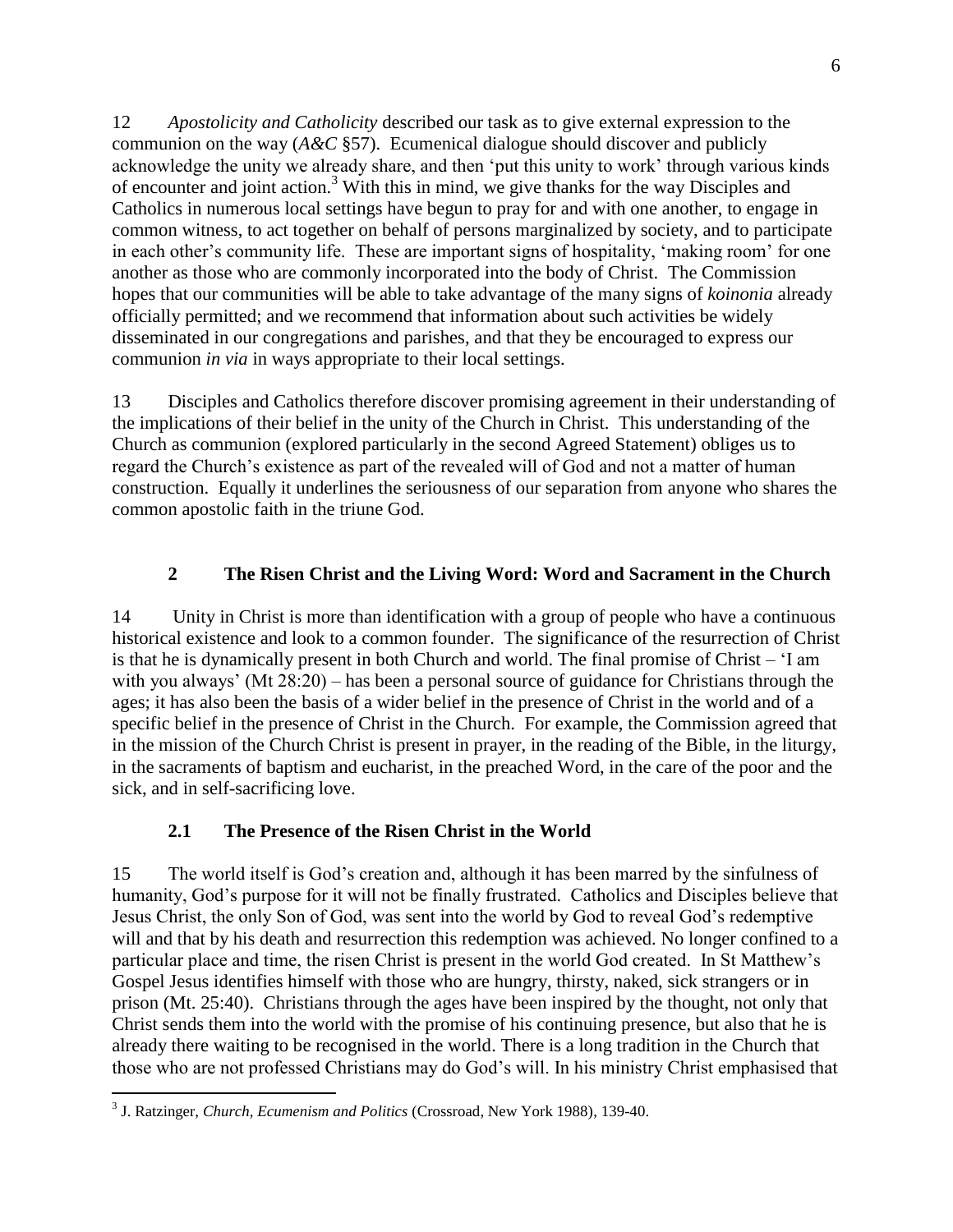'whoever does the will of God is my brother and sister and mother' (Mk 3:35). Many aspects of public life in the modern world reflect the attempt to embody Christian values, and Christians are able to join with non-Christians in urging political action on questions such as the relief of poverty, hunger and disease. Christians believe that Christ is mysteriously present in the world in a hidden way, and that he sends his Holy Spirit to be the agent in the righting of wrongs and the remedying of injustice, as well as in the healing of the nations. One day Christ will return in glory; we do not know the time but live waiting and praying.

## **2.2 The Presence of the Risen Christ in the Church**

16 Both Disciples and Catholics also speak of the *gift* of Christ's presence, experienced in the Church. Christ promised that he would be present wherever two or three gather in his name (Mt. 18:20); he constantly urged his disciples to pray, just as he prayed himself (Mk 6:46, Lk 9:28, Jn 14: 13-16, Jn 17, Heb 5:7). The apostles likewise urged their churches to pray (Eph 6:18, 1 Thess 5:13, 1 Pet 4:7, 1 Jn 3:21-22). When the churches gathered together they were urged to 'offer spiritual sacrifices acceptable to God through Jesus Christ' (1 Pet 2:5b) and to live lives of holiness.

17 Both Disciples and Catholics recognize those whose lives stand out as revealing the holiness willed by God – a response to the gift of Christ, which manifests itself in the fruits of the Spirit and compassionate living. The holiness of the Church is the gift of God. The Son of God has given himself for her to sanctify her and make a source of sanctification (Jn 17:19, 1 Cor 3:17, Eph 5:25b-27). The holiness of the Church is a perpetual resource for her members who recognise their need of conversion and sanctification. But we both also insist that spiritual life involves a constant struggle and a humility that resists any claims to our own 'achievement' of holiness. The focus is always on the work God has done and is doing in us. Beyond that, spiritual growth is always linked to concern for the other – an insight reinforced by the supreme example of God's self-giving love for the other seen in the Incarnation and the Cross. In thinking about these matters, we acknowledged a shared treasury of spiritual teachers and persons whose writings and lived witness we look to for inspiration, persons in whom we 'see' Christ.

18 Because divisions among Christians contradict the holiness to which the Christian community is called, Paul rebuked the Corinthians for their bad behaviour at the Lord's Table. Indeed he told them that the consequence of these divisions was that they were unable to discern the Lord's body (1 Cor 11:17-34), thereby illustrating the link between Christian living and the sacraments of the Church. The Pauline emphasis was not unique. In John's Gospel the identification of Christ with the Word who 'was in the beginning with God' (Jn 1:2), the 'spring of water gushing up to eternal life' (Jn 4:14) and 'the living bread that came down from heaven' (Jn 6:51) enables us to understand the ways in which Word and sacrament are integrally related in the life of the Church.

## **2.3 The Dynamism of God's Word**

19 In the Bible the Word of God is active and potent. The Old Testament presents the Word as performative: the Word brings about something. It is the biblical way of expressing God's effective action: 'by the word of the Lord the heavens were made' (Ps 33:6). At the same time,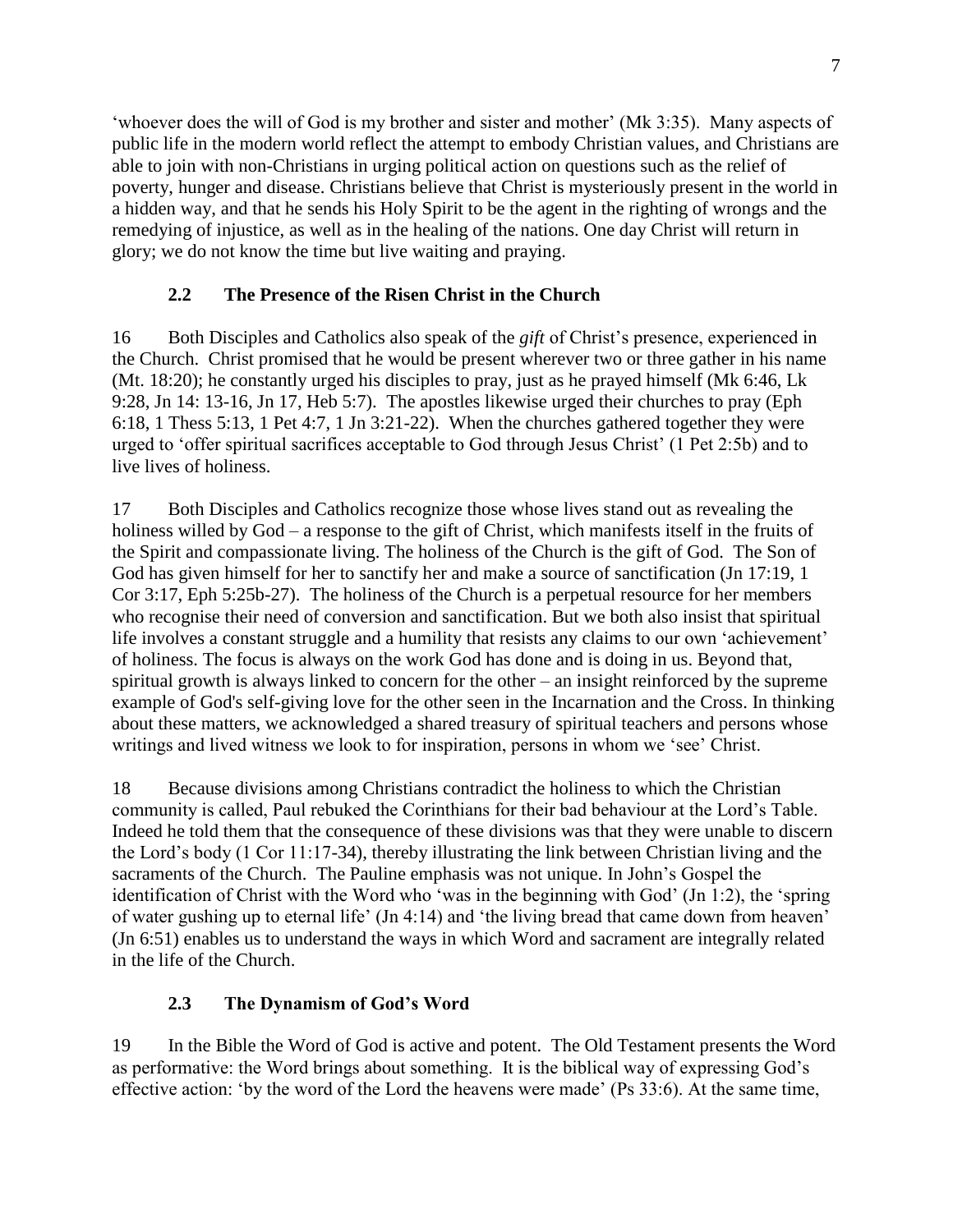God's Word calls for a response; it must be heard in faith. In the New Testament, the Word of God becomes flesh so that now in these last days God has spoken to us by the Son (cf Heb 1:2). The Word become flesh is the central mystery of the New Testament: God's hidden purpose now revealed. The Word of God and mystery are two ways of speaking about one reality, Christ, who died and rose again, 'the word of God fully known, the mystery hidden for ages and generations but now made manifest to his saints' (Col. 1:25-26). 'When I came to you, brothers and sisters, I did not come proclaiming the mystery of God to you in lofty words or wisdom' (I Cor. 2:1).

#### **2.4 The Unity of Word and Sacrament**

20 In the Pauline letters, the Greek term *musterion* ('mystery') was sometimes translated into Latin as *sacramentum*.<sup>4</sup> Its primary meaning is not a ritual action but God's saving plan revealed in Christ. Both baptism and eucharist were instituted by Christ as means for incorporating 'those who were being saved' (Acts 2:47) into the Christian community. In early Christian thought Word and sacrament were not understood as two different realities, but as two ways of referring to the same reality. When the word 'sacrament' began to be used to refer as well to ritual signs, the biblical sense was retained, so that these signs were understood to be participations in the great sacrament (mystery) of Christ's saving work, made present in the Church, which is like a sacrament of Christ's action: 'What was visible in our Saviour has passed over into his mysteries (Pope Leo I).<sup>5</sup> These signs are not contrasted with the word; they are, as Augustine explained, the 'visible word'.<sup>6</sup> This understanding deeply marked the Christian tradition from its first centuries.

21 Because of the biblical sense of God's Word, the early Church understood that the words of Jesus spoken in a sacrament were, by divine power, efficacious. Medieval Catholic theologians continued this teaching. Disciples retained the biblical sense of the efficaciousness of the sacraments. Biblical texts were used to show that 'persons are begotten by the Spirit of God, impregnated by the Word, and born of the water'.<sup>7</sup> Belief in the power of baptism to remit sins was a basic belief of the early Disciples movement. The purpose of the sacraments is fully achieved only when they are received in faith. Underlying all sacramental belief is a conviction of the power and readiness of God through the Holy Spirit to respond to the prayers of those who ask in faith.

<sup>&</sup>lt;sup>4</sup> In the first century of the history of Disciples the word 'sacrament' was rarely used; instead Holy Baptism and Holy Communion were referred to as 'ordinances', reflecting the belief (going back to John Calvin) that they were to be seen more as instituted by Christ than by the Church. In the twentieth century Disciples concluded that this was a distinction without a difference. Thus the British Churches of Christ scholar William Robinson published a guide for church members on baptism and communion in 1925 entitled *Holy Ordinances*, and a later one on *The Sacraments and Life* in 1949.

<sup>5</sup> 'Quod itaque Redemptoris nostri conspicuum fuit, in sacramenta transivit', Leo the Great, *Sermon* 74.2*, PL* 54, 398; cf *LG* §1.

<sup>&</sup>lt;sup>6</sup> 'If you take away the word, what is the water except merely water? The Word is added to the element and the result is the sacrament, as a kind of visible word ': 'Detrahe verbum, et quid est aqua nic aqua? Accedit verbum ad elementum, et fit Sacramentum, etiam ipsum tanquam visible verbum', Augustine, *Tractatus in Joannis Evangelium*, 80.3, (*PL* 35:1840); English translation in *Library of the Nicene and Post-Nicene Fathers*, vii, ed P. Schaff (1888, reprinted 1983, Grand Rapids MI), 344.

<sup>7</sup> 'Remission of Sins', Proposition 10 in Campbell, *The Christian System*, 201.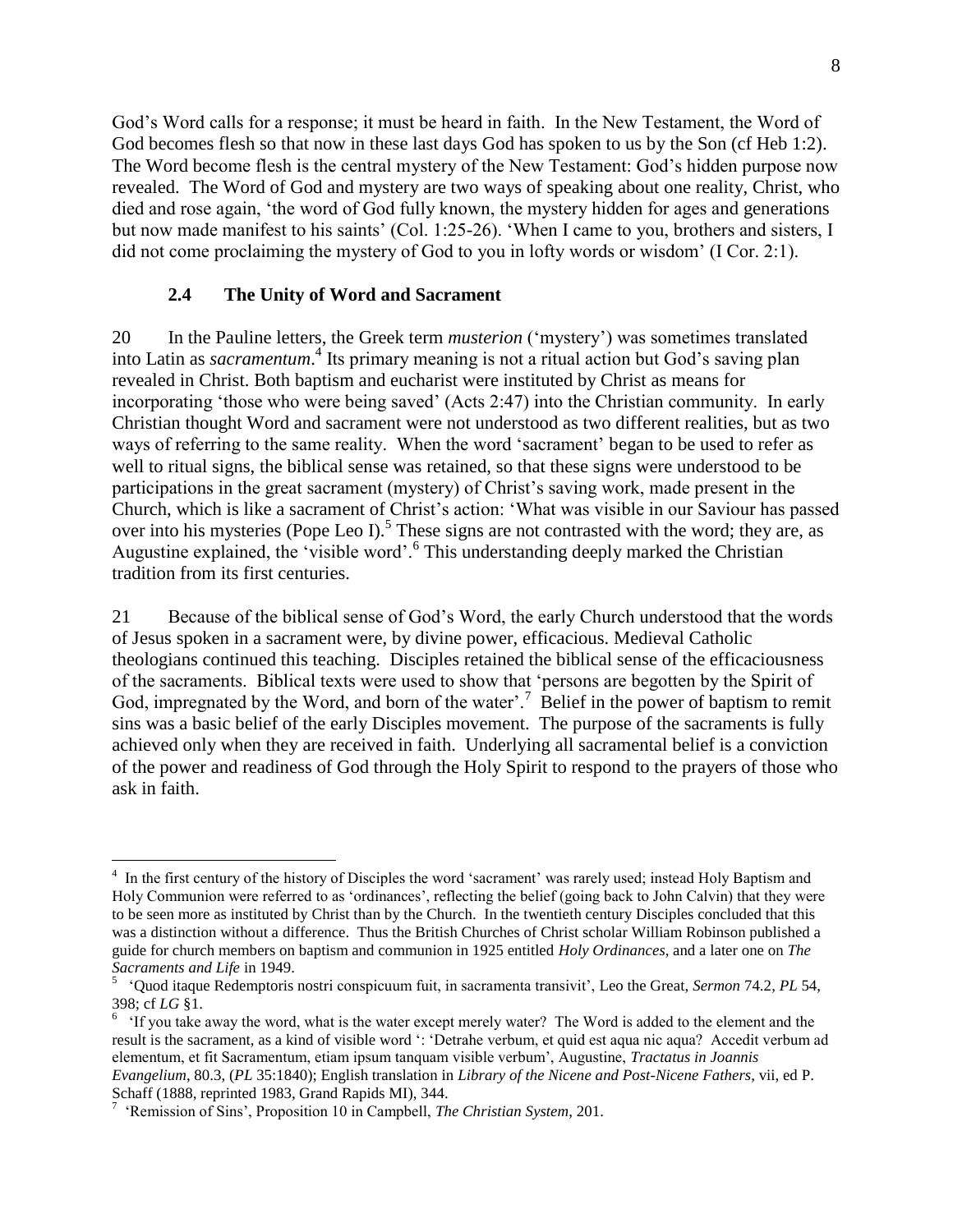22 The reading of the Scriptures is another way in which the Word of God is heard in the ecclesial community. Celebrations of baptism and the eucharist in both traditions normally include readings from the Old and New Testaments. In baptism Jesus's command to baptize is repeated and obeyed and there is a prayer that by the use of water the one to be baptized will be cleansed from sin. In the eucharist Jesus's words of institution in relation to the bread and wine (either as recorded in the Gospels or by St Paul) will be invariably repeated.

23 Preaching in sacramental worship is understood as an extension of God's efficacious word, words about the Word Incarnate. Christ is also present through the preached Word. Both Catholics and Disciples emphasize the power of preaching. Disciples and Catholics celebrate the eucharist at least every Sunday, so that proclamation of the Word on Sundays always occurs with the celebration of the sacrament. Our agreement about the power of God's Word proclaimed clarifies the role of the ordained minister as the witness to the Word transmitted through the Church.

24 Because Christ is the living Word, the celebration of word and sacrament is an effective action, not simply a recollection of the past or a reading of written words. Both Disciples and Catholics believe that in the Church Christ himself acts in the sacraments. For Catholics the eucharistic prayer at the centre of the Mass makes this clear. For Disciples the prayers at the Table and the words of institution highlight the centrality of Christ's action. Christ's action in the eucharist is affirmed also in the hymns sung by Disciples before the prayers of thanksgiving for the bread and wine where Christ's sacrifice is pleaded before God. Typically in these hymns the passion is recalled and also represented; the focus is on the present action of the Risen Christ, actively present and awaiting a welcome in faith.

25 The Commission therefore came to a threefold understanding of the presence of Christ – in the world, in the Church and in the sacraments of Holy Baptism and Holy Communion, each based on the dynamic Word of God. All three are integrally linked. Indeed the sacramental approach to the whole of life is one way of affirming our underlying faith that we live in God's world and that God is continually active in it. With this understanding we can turn to examine the presence of Christ in the eucharist in particular.

# **3 The Presence of Christ in the Eucharist**

## **3.1 The Eucharist, Sacrament of Communion in Christ**

26 Disciples and Catholics share the conviction that the eucharist is at the centre of the Church's life, where we are one in the Risen Christ and hear his Word together. The Second Vatican Council teaches that 'through the sacrament of the eucharistic bread there is represented and produced the unity of the faithful, who make up one body in Christ (see 1 Cor. 10:17) (*LG* §3). The celebration of the eucharist is 'the chief means through which believers are expressing in their lives and demonstrating to others the mystery which is Christ, and the sort of entity the true Church really is' (*SC* §2). For Disciples, 'the affirmation that the church today, as in apostolic times, is called to gather at the Lord's Table on the first day of the week has been a prominent and enduring feature of Disciples church life. Indeed, it is a mark of our identity as a church'. Disciples experience the Lord's Supper as 'an act of inexhaustible spiritual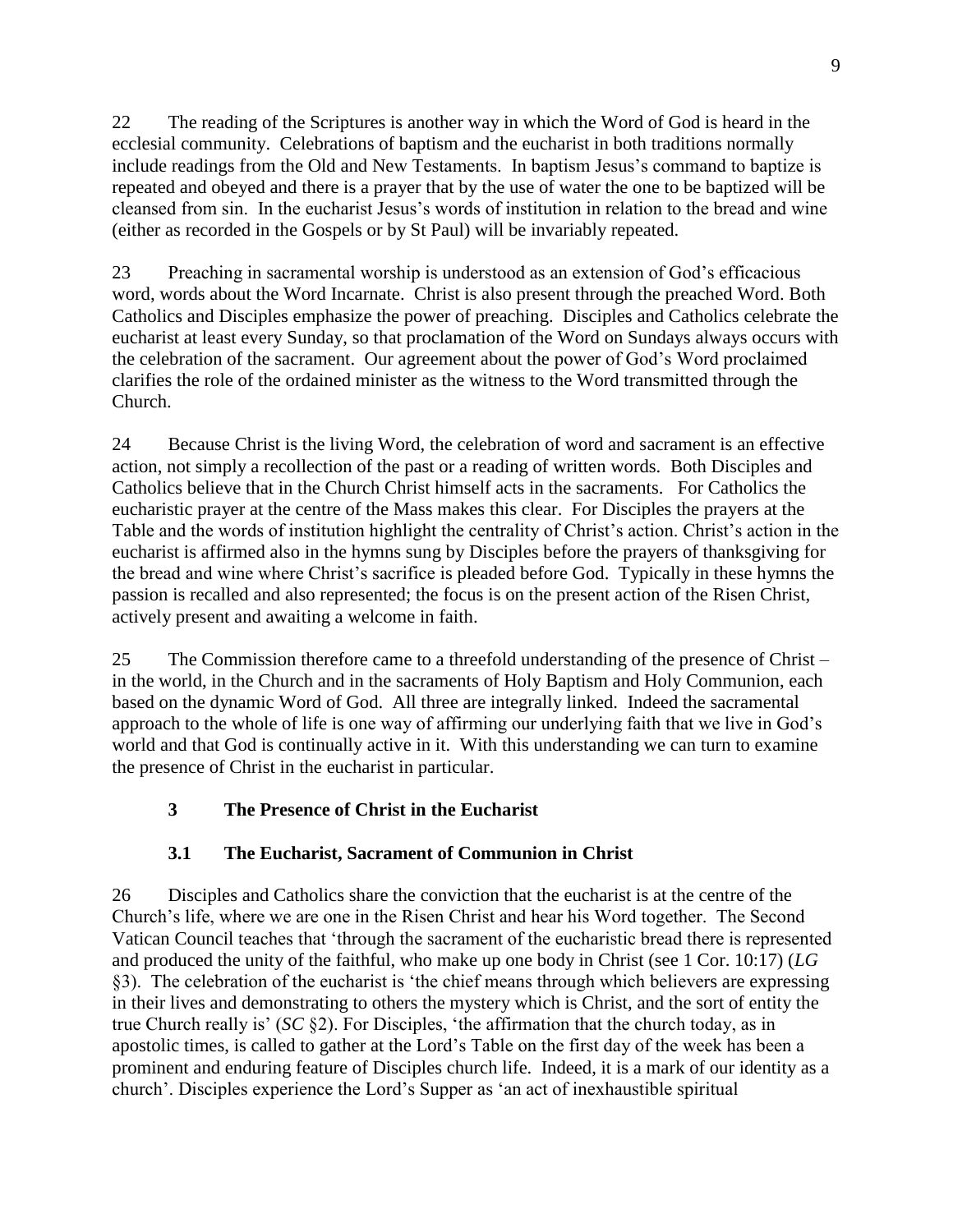richness…that [they] share in common with Christians of all times and places'. 'The Lord's Supper means more than the church is ever quite able to say about it' (*CDC* 139).

27 Both Disciples and Catholics teach that the Church is communion in Christ and is characterized by visible unity, within which we receive the eucharist, the sacrament of the Church's unity. *The Church as Communion in Christ* affirmed:

This visibility is realized especially in the celebration of the eucharist. There, gathered together and after having confessed their faith, the baptized people receive the body and blood of Christ, the Son of God, who reconciled humanity to God in one body through the cross. There they enter into communion with the saints and members of the whole household of God. Moreover, what is celebrated at the eucharist has to be actualized in a life of common prayer and faith, of faithfulness to the Gospel, of sharing the spiritual and even material goods of the community, and of commitment to the will of God that the saving work of Christ be extended as offer to all (*CCIC* §48).

28 Because the Church's visible unity is so central for both Catholics and Disciples, the divisions which keep us from sharing the eucharist together are especially painful. But different ways of understanding the Church and its unity lead us to different practices in offering eucharistic participation. The founders of the Disciples, notably Alexander Campbell and Barton Warren Stone, taught that the communion service demonstrated the oneness of all believers. For Catholics, sharing the eucharist signifies full communion in Christ's body, the Church, which means sharing agreement on the content of faith, the sacraments and ministry of the Church, and structures of authority (see *LG* §14).

## **3.2 The Eucharist, Sacrament of the Real Presence of Christ**

29 Disciples and Catholics regard the sacrament of the eucharist as a privileged, unique place of Christ's presence, where his words are spoken in obedience to his command and are made powerful by the Holy Spirit, making effective for those gathered what Christ first promised to his followers at the Last Supper. Christ's dynamic word brings his presence to those gathered at the eucharist for their forgiveness, healing and transformation. Because Christ has entered the realm of the Spirit after his resurrection, he offers himself now to believers through the Spirit as the bread of heaven, his very self given for the sake of the world so that 'whoever eats me will live because of me' (Jn 6:57). Both Disciples and Catholics know the power of the celebration of the eucharist, which remains for them the central and most important prayer of the Church. It is communion in the body and blood of Christ.

### **3.2.1 Some Historical Aspects of the Real Presence of Christ in the Eucharist**

30 While both Disciples and Catholics teach a lively faith in the real presence of Christ in the eucharist, they have inherited a set of historical controversies about the meaning of this teaching. Their understanding of these controversies shapes their understanding of each other and of each other's teaching concerning Christ's eucharistic presence.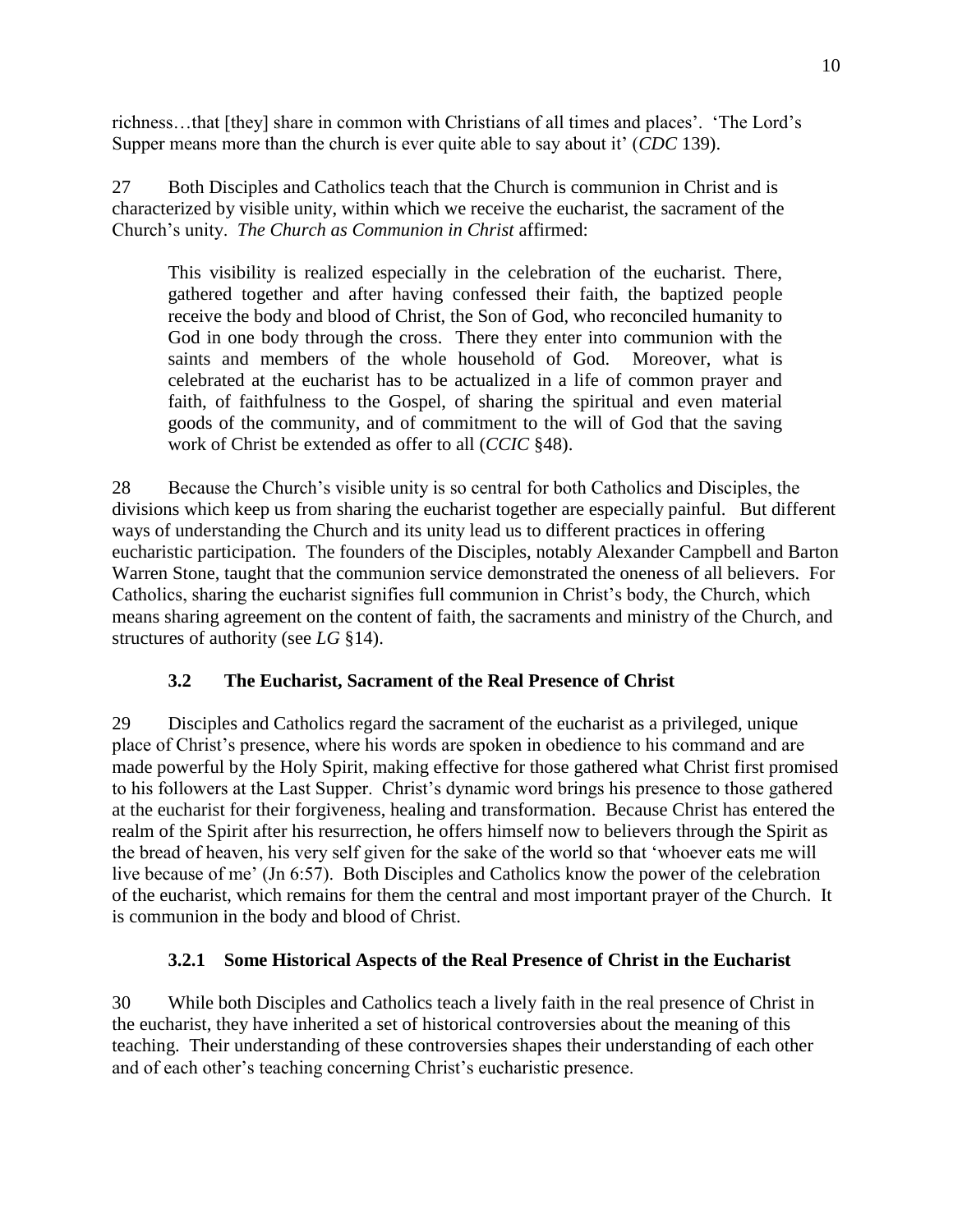31 For the first millennium of the Church's history the real presence of Christ in the bread and wine of the eucharist was affirmed without significant dissent. In the patristic period, Christian thinkers taught that the bread and wine were transformed into Christ's body and blood. The prayer by invocation of the Holy Spirit that the bread and wine might become the body and blood of Christ shows how ancient and widespread was this belief. Patristic writers in the early centuries of the Church used a large number of analogies and concepts to explain this change in the elements of bread and wine, but following the lead of Irenaeus they related denial of the change to a denial of the Incarnation. By the fourth century, eucharistic doctrine on the conversion (*conversio*) of the bread and wine was sufficiently developed that Hilary of Poitiers could speak of 'the Word made flesh remaining in us "naturally." He joined the nature of his eternity in the sacrament of his flesh which he allows us to share.<sup>8</sup> In the fifth century Augustine explained that the eucharist contained the reality that it symbolized.<sup>9</sup>

32 However, the patristic synthesis between the real and the symbolic disappeared towards the end of the first millennium and there followed a period of controversy in the Western Church about the mode of Christ's presence, which lasted for most of the second millennium of Christian history. Already in the ninth century, Paschase Radbert had developed a materialistic view of the change in the bread and wine, as though it were a physical or material change. Two centuries later, Berengar presented a 'symbolic' understanding of the eucharist in which the gifts may be called the body and blood of Christ but in fact remain bread and wine. These positions stimulated controversies and popular misunderstanding in their day, but they also motivated theologians to seek clearer understandings of Christ's presence in the eucharist.

33 To describe the conversion of bread and wine into the body and blood of Christ, theologians, synods and popes began to use the term 'transubstantiation' and the word entered official teaching for the first time in 1215 when the Fourth Lateran Council used it in defining the eucharist.<sup>10</sup> The meaning of this term 'transubstantiation' was brought to maturity by Thomas Aquinas in the thirteenth century. Aquinas used transubstantiation both as a means to counter materialist views of the eucharist, and to affirm the real change of bread and wine inherited from the patristic period and evidenced in the Eucharistic Prayer in the invocation of the Holy Spirit. Aquinas used Aristotle's philosophy, which was popular in the universities of his day and hence had an apologetic value. He argued that in the eucharist the 'substance' – what it is – of the bread and wine are changed into the body of blood of Christ, leaving only the 'accidents' – what it appears to be – remaining. Aquinas does not try to explain how this happens. He simply asserts that there is a change, not how it occurs. He emphasizes the uniqueness of this mysterious change: it is not a local or material change, but a supernatural

<sup>&</sup>lt;sup>8</sup> 'Si enim vere Verbum caro factum est, et vere nos Verbum carnem cibo dominico sumimus; quomodo non naturaliter manere in nobis existimandus est, qui et naturam carnis nostrae jam inseparabilem sibi homo natus assumpsit, et naturam carnis suae ad naturam aeternitatis sub sacramento nobis communicandae carnis admiscuit?' Hilary of Poitiers, *De Trinitate* 8, 13, *PL* 10.246.

<sup>&</sup>lt;sup>9</sup> 'Si enim sacramenta quamdam similitudinem earum rerum quarum sacramenta sunt, non haberent, omnino sacramenta non essent. Ex hac autem similitudine plerumque etiam ipsarum rerum nomina accipiunt.' 'For if sacraments had not some points of real resemblance to the things of which they are sacraments, they would not be sacraments at all. In most cases, moreover they do in virtue of their likeness bear the names of the reality which they resemble', Augustine, *Letter* 98.9, *PL* 33.364 (English translation in *Library of Nicene and Post-Nicene Fathers*, I (ed P. Schaff, New York 1886), 410; cf *Sermons* 227.1 and 272, *PL* 38.1099, 1257-68.

<sup>&</sup>lt;sup>10</sup> Fourth Lateran Council, Constitution 1, Tanner i, 230.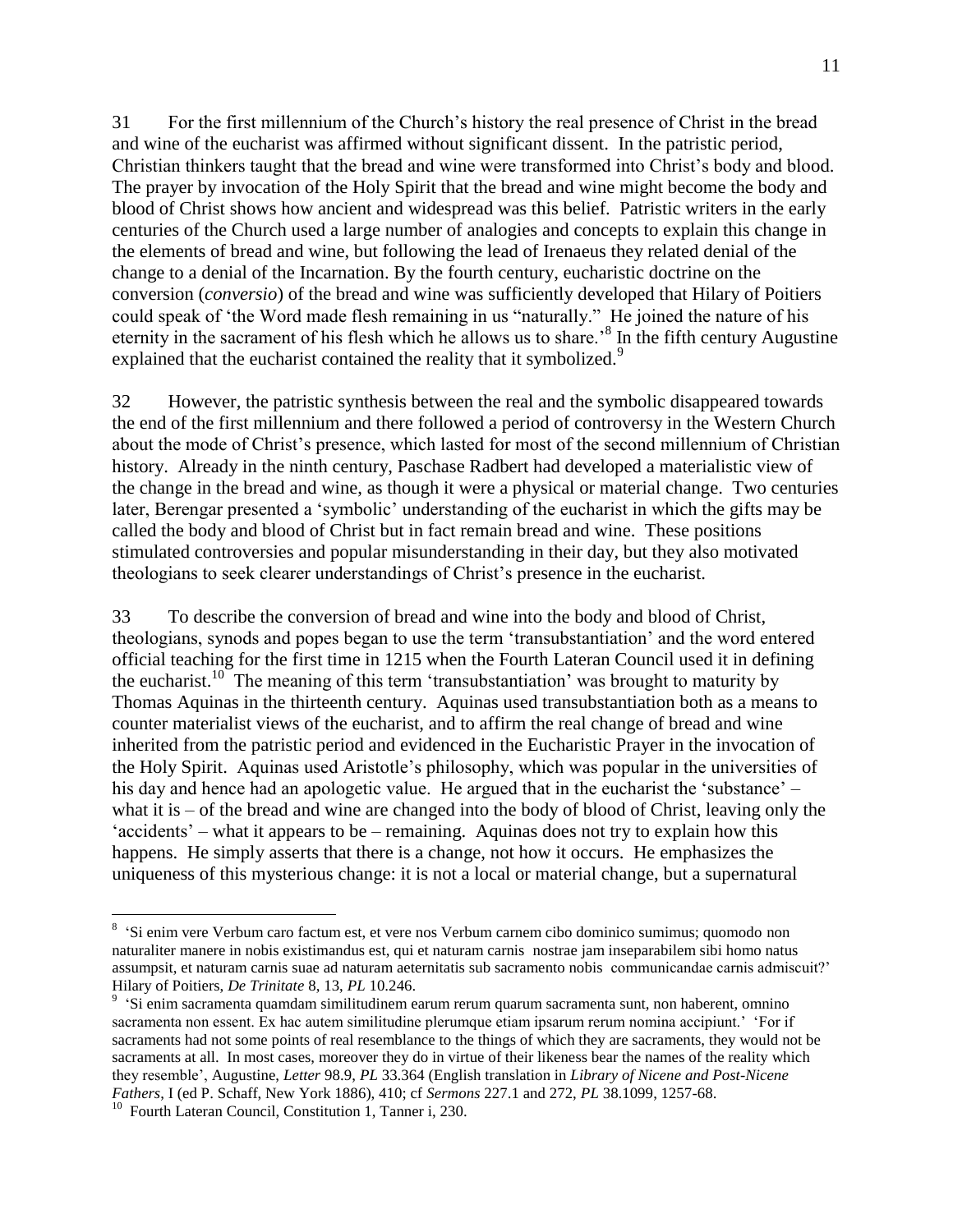change. Aquinas writes that the body of Christ begins to be present in the elements not in a local way, as though occupying a particular place, but 'by conversion of the substance of bread into itself (i.e. the body of Christ). Yet this change is not like natural changes, but is entirely supernatural, and effected by God's power alone...The whole substance of the bread is changed into the whole substance of Christ's body and the whole substance of the wine into the whole substance of Christ's blood.<sup>11</sup> Because Christ is present in his humanity as well as his divinity in the eucharist, Aquinas explains, it must involve his bodiliness though this is the transformed body of the risen Christ that Paul describes as 'a spiritual body.' Aquinas gives not a physical but a metaphysical account of what takes place at the conversion of the bread and wine.<sup>12</sup>

34 By the time of the Protestant Reformation, common understandings of the eucharistic presence had again been replaced by a variety of viewpoints. Terms once understood in common now received different interpretations. Just as today 'substance' would have a materialist meaning – something people can touch and feel – so in the sixteenth century it was taken to mean 'materially present', which was just the opposite of what Aquinas had intended when he used the term 'transubstantiation' to oppose materialist misunderstandings. Martin Luther held to the real presence of Christ in the eucharist 'under the bread and wine', but repudiated the concept of transubstantiation. In the *Institutes of the Christian Religion* John Calvin condemned the use of the term 'transubstantiation' on the grounds of its relatively recent date, but he acknowledged that the Fathers (in particular Cyril of Jerusalem, Ambrose and John of Damascus) did use the term '*conversio*'. His particular objection was to William of Ockham, more than to Aquinas, and his primary emphasis was that 'the truth of this mystery accordingly perishes for us unless the true bread represents the true body of Christ'. $^{13}$ 

35 While the Reformers discussed Christ's presence in the eucharist in various ways, the Council of Trent (1545-63) defended the 'true, real and substantial' presence of Christ against attempts to understand it 'as in a sign or figure' or to combine Christ's presence with a remaining presence of bread and wine. Trent began by recognizing that 'though we can hardly express …in words' the mode of Christ's presence in the eucharist, 'we can grasp [it] with minds enlightened by faith'. It therefore used the term and concept of 'transubstantiation' in order to affirm that the bread and wine are changed into the body and blood of Christ, explaining, 'the holy catholic church has suitably and properly called this change transubstantiation'.<sup>14</sup> While Trent made clear that the term was used 'most aptly', its primary intention was to condemn terms or concepts that deny its meaning.

<sup>&</sup>lt;sup>11</sup> Thomas Aquinas, *Summa Theologia*, third part, qu 75, art 4 (ET by the Fathers of the English Dominican Province, Allen TX 1948), v, 2443-4.

 $12$  Cf Aidan Nichols, OP, 'The consecration of the bread and wine destroys not the natural qualities of the bread and wine but these no longer manifest its ultimate reality. Its true substance, what is supremely important, lies elsewhere', *Epiphany: A Theological Introduction to Catholicism* (Collegeville MN, 1996), 295.

<sup>&</sup>lt;sup>13</sup> J. Calvin, *Institutes of the Christian Religion*, Book IV, ch XVII, §14 (ed J.T. McNeill, London 1960), ii, 1376. Although the first edition of the *Institutes* was published before the Council of Trent met, the final Latin edition appeared in 1559 after Session 13 of the Council (1551), canon 2 of which anathematized those who denied the change which the Catholic Church 'most aptly calls transubstantiation'; by this time opposing positions were already becoming entrenched. But Calvin's relevance lies more in the way in which he contextualises the Tridentine decrees than in any direct influence on the development of Disciples some 250 years later, since Disciples' philosophical frame of reference was essentially taken from Bacon and Locke.<br><sup>14</sup> Council of Trent, Session 13 (1551), ch 1, canon 1 and ch 4, Tanner ii, 694, 697, 695.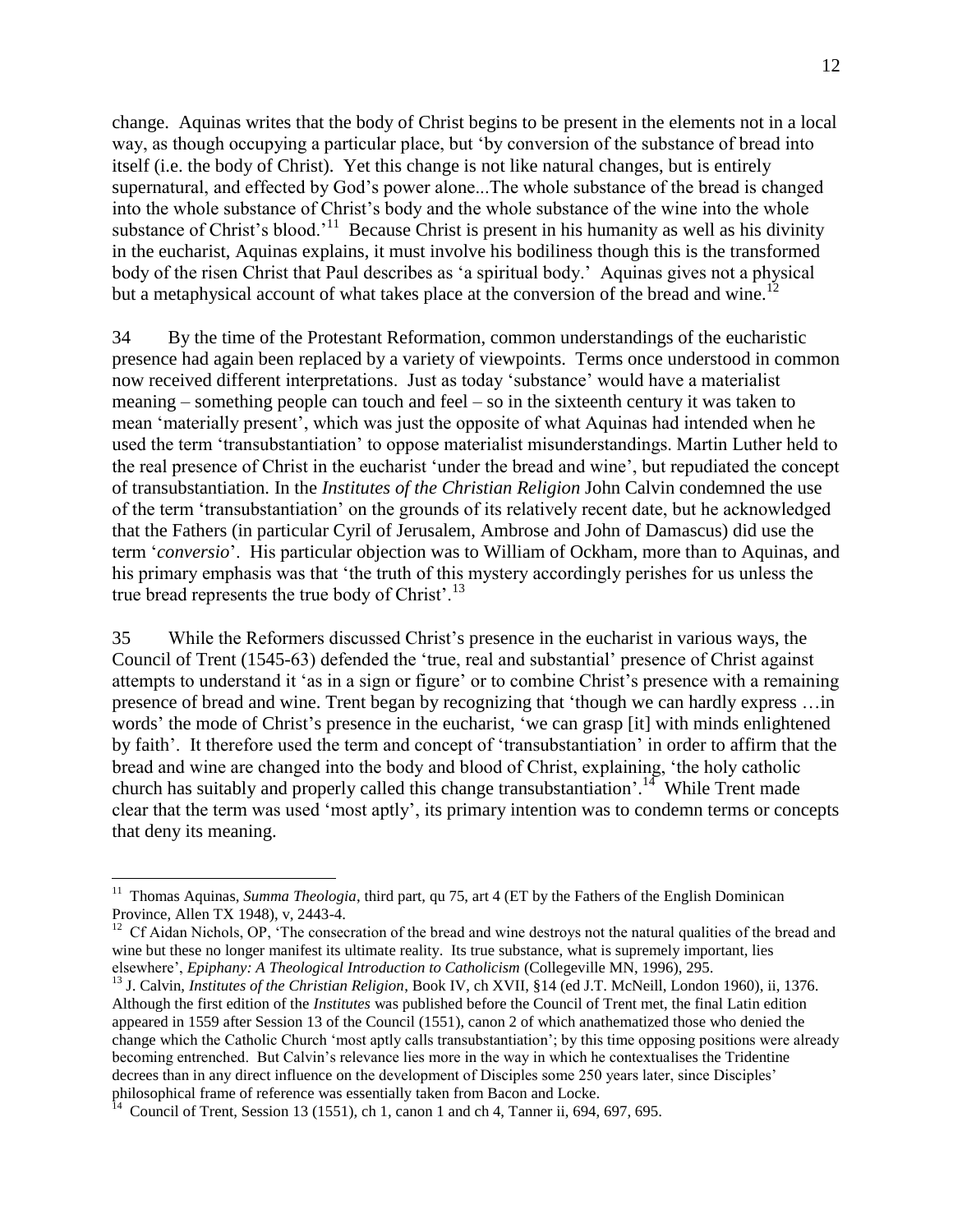36 Disciples of Christ came into existence in the nineteenth century, toward the end of this second millennium, which had been filled with controversies about Christ's real presence in the eucharist. They separated from the Presbyterian Churches because Disciples did not believe that the requirement to accept the Secession Testimony as well as the Westminster Confession as a condition of the admission to communion was scriptural (cf RHF §3.16). Furthermore it prevented response to Christ's invitation to his table. Hence Disciples tended to resist traditions about the eucharist that insisted on precision or detail in explaining Christ's presence. Disciples have continued to resist attempts to explain the mystery of Christ's presence in the eucharist too fully, not because they do not believe it, but because they have wished to avoid divisive controversies over a mystery where a variety of understandings has coexisted in the history of the Church.

37 The nineteenth century was a period when religious beliefs were defined as much in terms of denials as affirmations. For example, although Disciples always saw the Lord's Supper as being more than a recollection of the Last Supper, they criticized the use of the term 'transubstantiation' as involving an unnecessarily metaphysical explanation. Moreover, the earliest Disciples were reared in the philosophical atmosphere of Scottish common sense realism in which what Aquinas described as 'accidents' were understood to constitute the real, and what he described as 'substance' was seen as an unnecessary abstraction. In this different philosophical framework, then, transubstantiation was taken to mean almost the opposite of what Aquinas had intended. And the use of Aristotle's philosophical base by Aquinas – an effective apologetic tool in thirteenth-century Europe – no longer made sense within the different philosophical framework in nineteenth-century Britain and North America.

### **3.2.2 Contemporary Catholic and Disciples Teaching on the Real Presence of Christ in the Eucharist**

38 The ecumenical era has offered the opportunity for greater mutual understanding of different approaches to the question of Christ's real presence in the eucharist. Nevertheless, the Commission also recognizes that we are referring to a great mystery of our faith, a mystery not in the sense that it is unknown but that there is an inexhaustible depth in its meaning.

39 Our Bible studies helped us to discover the many ways that the presence of God is expressed in the Bible and to relate this to the presence of Christ in the eucharist. In the divine name in Exodus 3:14 the dynamic and creative presence of God in the world and in history is revealed, and this divine presence is also shown to be salvific in the theophanies of the Old Testament. The temple showed a kind of 'dwelling' for God in the midst of the people, which connoted a dynamic presence. This tradition is continued in the New Testament when it teaches that 'the fullness of God dwells' in Jesus Christ (Col. 1:19), and that the Risen Lord continues to dwell in the world in a continuous and new way after the resurrection. The body of the Incarnate Son, now transferred into the realm of the Spirit, still comes to us in the eucharist and transmits divine life. In the Gospel of John, Jesus reveals himself as the bread of life, come down from heaven for the sake of the world.

40 Contemporary Catholic teaching broadened its focus when, in discussing the principles of liturgical renewal, it emphasized the many ways that Christ is present in the Church's liturgical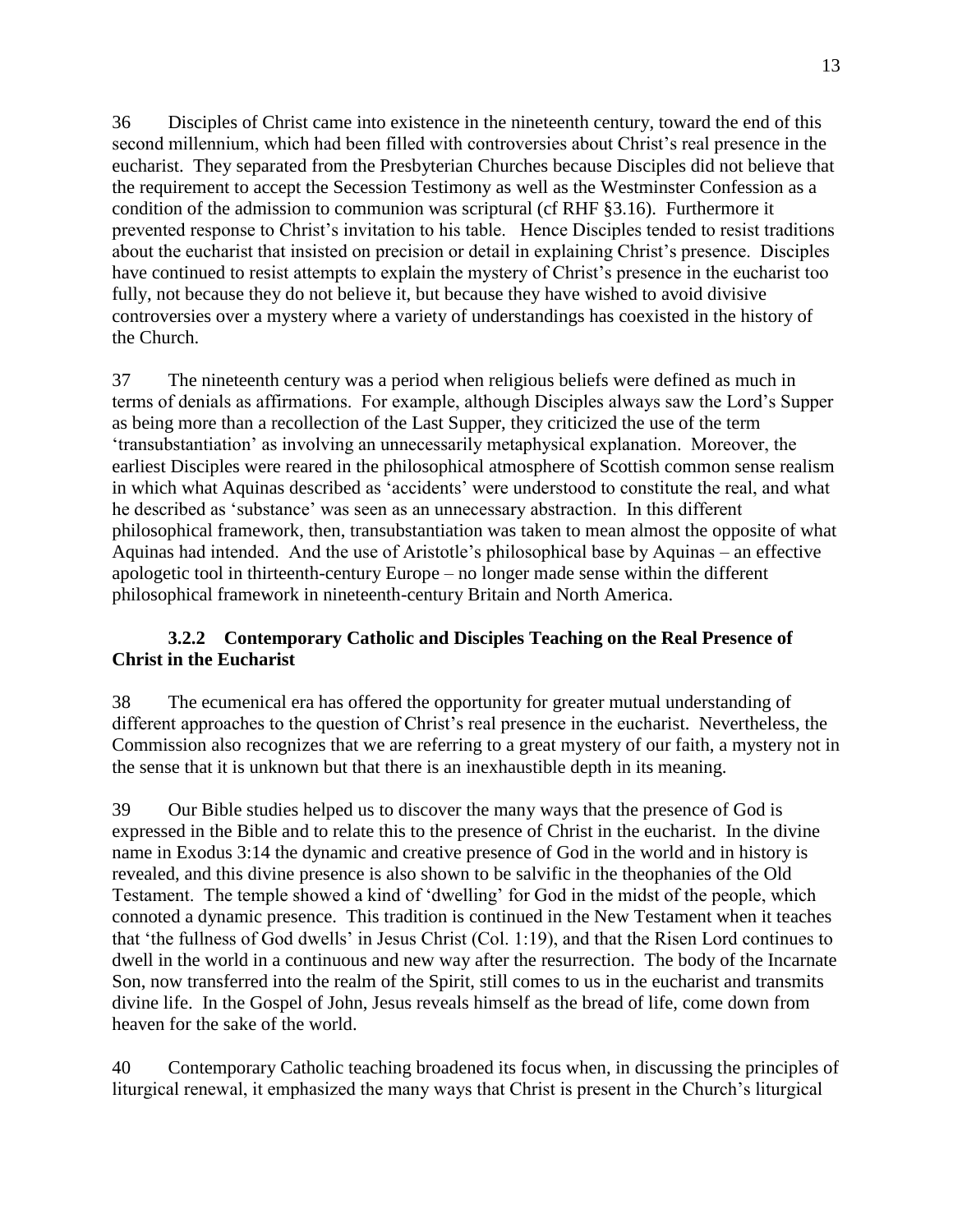celebrations. Vatican II's *Constitution on the Sacred Liturgy* teaches that Christ 'is present through the sacrifice which is the mass, at once in the person of the minister  $-$  "the same one who then offered himself on a cross is now making his offering through the agency of priests" – and also, most full, under the eucharistic elements. He is present through his power in the sacraments; thus, when anyone baptizes, Christ himself is baptizing. He is present through his word, in that he himself is speaking when scripture is read in church. Finally, he is present when the church is praying or singing hymns, he himself who promised, "where two or three are gathered in my name, there am I in the midst of them." (Mt 18:20)' (*SC* §7).

41 The meaning of the term 'transubstantiation' continues to be normative for Catholic teaching today. In using this term, the Council of Trent intended to defend the mystery of Christ's real presence in the eucharist, which it did by opposing two extreme positions. On the one hand, Trent condemned positions in which Christ is present 'as in a sign or figure', or present along with the bread and wine, which remain. On the other hand, the Council of Trent taught the mystery of Christ's presence by counteracting materialistic interpretations of it. This meaning intended by Trent is highlighted when Catholics teach that the bread and wine become the body and blood of the risen, glorified Lord.

42 In the nineteenth century, early Disciples did not use the language of 'transubstantiation' to describe their belief in Christ's real presence in the eucharist, and today they still find the conceptual framework from which it emerged unfamiliar and therefore would not readily use the term. Nevertheless later twentieth-century work on Aristotle's understanding of the term 'substance' and its use in Aquinas and other scholars of that period has exposed the way in which this terminology has been misunderstood in the past. Furthermore Disciples readily acknowledge that the ultimate significance of the bread and wine in the eucharist is not to be explained by their physical characteristics alone. Thus they affirm the mystery of Christ's presence in the eucharist, which makes receiving the bread and wine a true communion in his body and blood.

43 Disciples also have characteristic ways of describing the presence of Christ at the eucharist. They affirm that Christ is the host at the eucharistic feast, and that his presence is experienced in the communion of the faithful. They also affirm that by the power of the Holy Spirit, the bread and wine become for us, through faith, the Body and Blood of Christ. Disciples gladly make their own the words of the statement in *Baptism, Eucharist and Ministry* to confess 'Christ's real, living and active presence in the eucharist' which is 'unique' and 'does not depend on the faith of the individual.' (*E* §13). In the celebration of the eucharist, 'the Spirit makes the crucified and risen Christ really present to us in the eucharistic meal (*E* §14) so that it becomes a 'foretaste' of the 'final renewal of creation' (*E* §22). Disciples find that their characteristic ways of speaking of Christ's real presence in the eucharist have been enriched by the ecumenical dialogue and they welcome this expansion of their perspectives.

44 The presence of Christ in the eucharist now awaits a welcome by the believer's reception of communion: it should not be considered in isolation from this purpose. Catholics continue the practice of the early Church in reserving communion from the eucharistic celebration for those absent from the celebration due to illness. This remains the primary purpose of reservation of the consecrated elements, but in the Western Church this reservation also led to the adoration of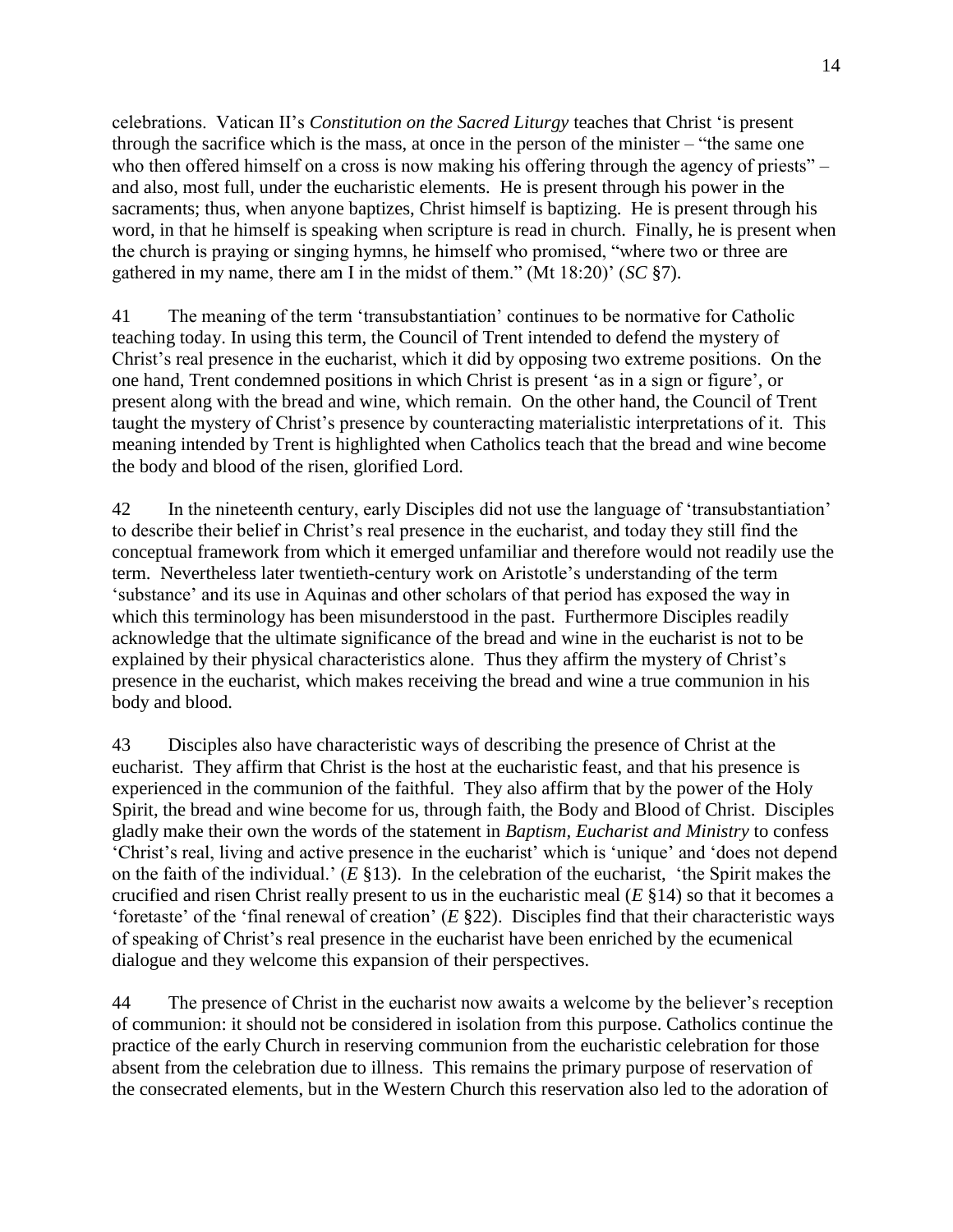Christ present in the Blessed Sacrament. Prayer in front of the reserved sacrament, processions and devotions surrounding the reserved sacrament, and communion taken to the sick continue to be lively aspects of Catholic life today. Catholic liturgical instructions make clear that even adoration of Christ in the reserved sacrament should be understood as an extension of the sacramental action of the eucharistic celebration and that they have the purpose of sacramental and spiritual communion.<sup>15</sup> Disciples welcome this clarification of a practice, which is unfamiliar to them. The anxiety felt by Disciples concerns any localization of the presence of Christ in the bread and wine, which is detached from the total eucharistic celebration. For themselves Disciples find prayer before the reserved sacrament open to misunderstanding, although they respect the contemplative and communal traditions of prayer to which it has given rise.

45 Disciples and Catholics have used different language to describe the real presence of Christ in the eucharist, and they have emphasized different moments of this mystery. Yet we both affirm the mystery of Christ's real presence in the eucharist, especially in the bread and wine; we both oppose reductionist understandings that see Christ's presence as simply materialist or figurative. The Commission reached some real convergence on this topic through the elimination of mutual misunderstandings, though we also recognize many remaining differences.

# **3.3 The Eucharist: Sacrament of the Sacrifice of Christ**

46 Both Disciples and Catholics believe that the eucharist is the sacrament which makes real in a special way the sacrifice of Christ on the cross and the entire life, ministry and passion that led to the cross. With Paul, they experience the communion cup as a 'sharing in the blood of Christ'. The eucharistic prayer typically recalls not only the passion of Christ, but the whole story of creation and redemption, and it also looks forward to the consummation of the work of Christ in his coming again. In this way the Church fulfils the Pauline injunction 'to proclaim the Lord's death until he comes' (1 Cor 11:26).

## **3.3.1 Some Historical Aspects of the Sacrificial Understanding of the Eucharist**

47 In the New Testament, Christ's death on the cross is called an offering, made by Christ the high priest, who instead of offering sacrifices daily, instead 'once for all...offered himself' for sins (Heb. 7:27). In this 'single sacrifice for sins' (Heb. 10:12) Christ offered his body once for all (Heb. 10:10). The sacrificial understanding of Christ's death is prefigured in the Last Supper, where, according to Paul and the Gospel writers, Jesus linked the bread and the wine to his body, given for you', and his 'blood, shed for you' – the 'new covenant in his blood' (Mt. 22: 26-28, Mk.14:22-25, 1 Cor. 11:23-27). In the early Church theologians (e.g. Justin, Irenaeus, Hippolytus of Rome and many others) continued the tradition of sacrificial interpretations of the eucharist.

48 In medieval Western thought the sacrificial interpretation of the eucharist received less theological reflection than the understanding of the real presence of Christ. The patristic

 $\overline{a}$ 15 *Eucharisticum mysterium* (*Instruction on the Worship of the Eucharistic Mystery*) §§5, 24-25, 49-50, 62 in Flannery, *Vatican Council II 1981*, 106, 116-7, 129-30, 134. Reservation of the sacrament was provided for by Canon 13 of the Council of Nicaea (Tanner, i, 12).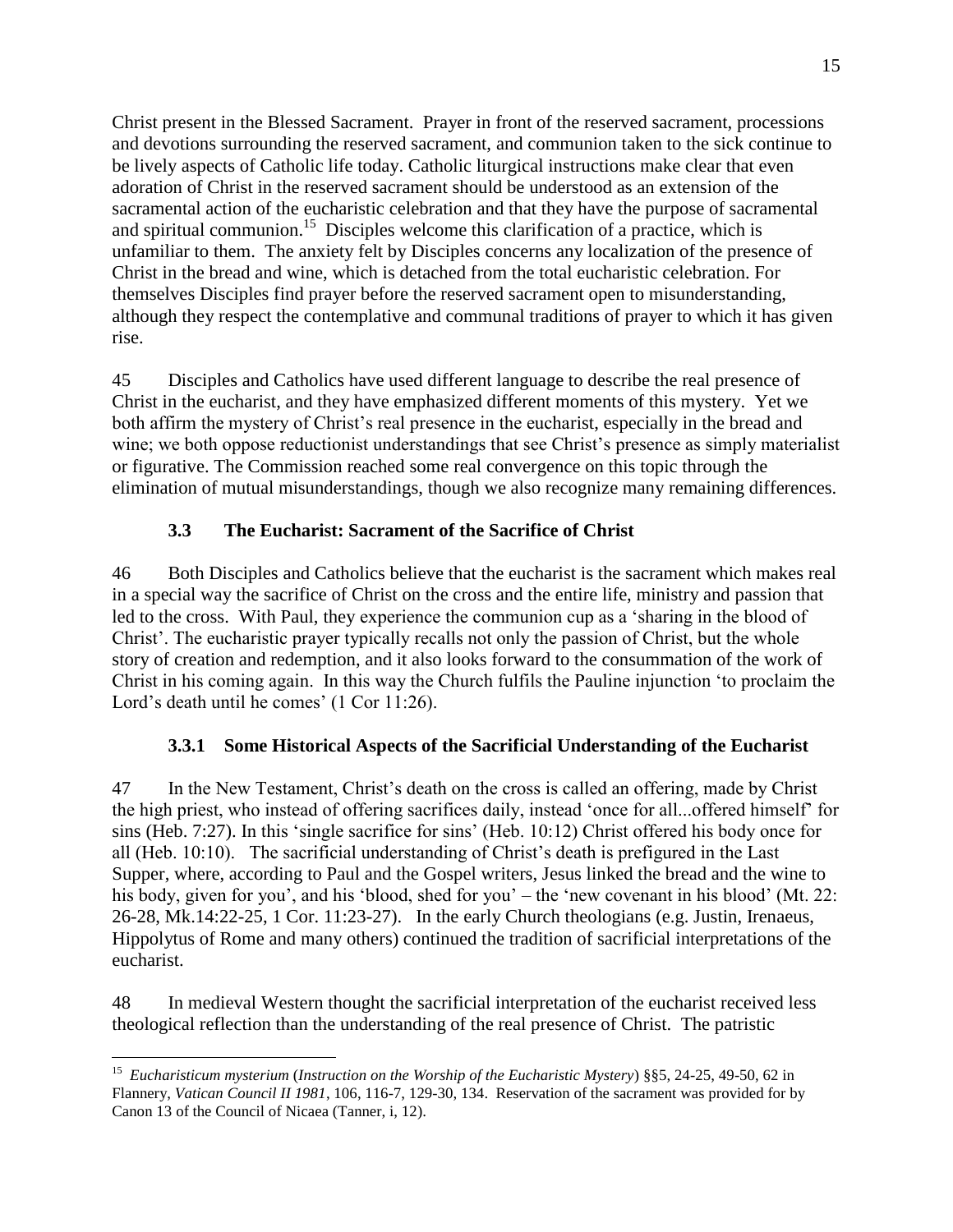teaching concerning the sacrificial character of the eucharist was developed to encompass the view that the mass was a satisfaction for sin, which could be offered daily on behalf of the living and the dead. Lay participation in the sacrifice was understood primarily in terms of spiritual identification with Christ in his passion, which was expressed devotionally in meditation, relating successive stages of the mass to stages of the passion. The propitiatory character of the sacrifice also encouraged the belief that particular masses could be directed to specific votive intentions: this led to the endowment of masses for the benefit of the souls of the donors and their family and friends.

49 Following Martin Luther, the Reformers of the sixteenth century rejected these theological interpretations and the practices that had accompanied them. Viewing the Mass as a sacrifice made it into a 'work' rejected by their theology of God's grace, they argued. They emphasized that the eucharist was not a repetition but a memorial of Christ's sacrifice on the cross, which had been made once-for-all and was sufficient to atone for the sins of all humanity. The Reformers differed among themselves about the meaning they gave to 'memorial'.

50 To counteract the Reformers, the Council of Trent cited teaching from the early centuries of the Church and taught that the Mass is a sacrifice in a true and proper sense and not just 'a bare commemoration'. Trent also said that the Mass is the same sacrifice as that of the cross, though offered in a different, unbloody manner. Though Christ offered himself once-for-all in a bloody way on the cross, Trent teaches, the same Christ is contained and immolated in a unbloody way in the Mass. $16$ 

51 Three centuries later, the Disciples of Christ received and made their own, without much debate, the Reformers' rejection of sacrificial interpretations of the eucharist. Disciples emphasized the character of the eucharist as a meal where the sacrifice offered is the praise and thanksgiving of the believers.

### **3.3.2 Contemporary Catholic and Disciples Teaching on the Sacrificial Understanding of the Eucharist**

52 Both Disciples and Catholics have benefited from the twentieth century recovery of the biblical understanding of memorial (*anamnesis*), whereby what is remembered is re-presented or re-enacted by the worshipping community. In our discussions, we linked the recovery of memorial (*anamnesis*) to the larger recovery of the dynamism of God's Word. For Catholics, the recovery of biblical language of memorial (*anamnesis*) helps to correct some theological misinterpretations of the teaching of the Council of Trent. While Trent taught that a new oblation of the Cross was not being made at every eucharistic celebration, some theological interpretations of Trent gave the impression of a new oblation repeated daily during the eucharistic celebration. It was not easy for some Catholic theologians to find a conceptual tool which allowed the radical once-for-all (*ephapax*) oblation to be held together with its perpetual presence in sacramental form. But the biblical concept of memorial provided this tool. For Disciples, the recovery of the biblical meaning of memorial helps to prevent misunderstanding this term as simply mental recall, even though the Reformers themselves avoided this

<sup>&</sup>lt;sup>16</sup> 'Teaching and canons on the most holy sacrifice of the mass', canon 3, ch 2, Council of Trent (Session 22), Tanner, ii, 735, 733.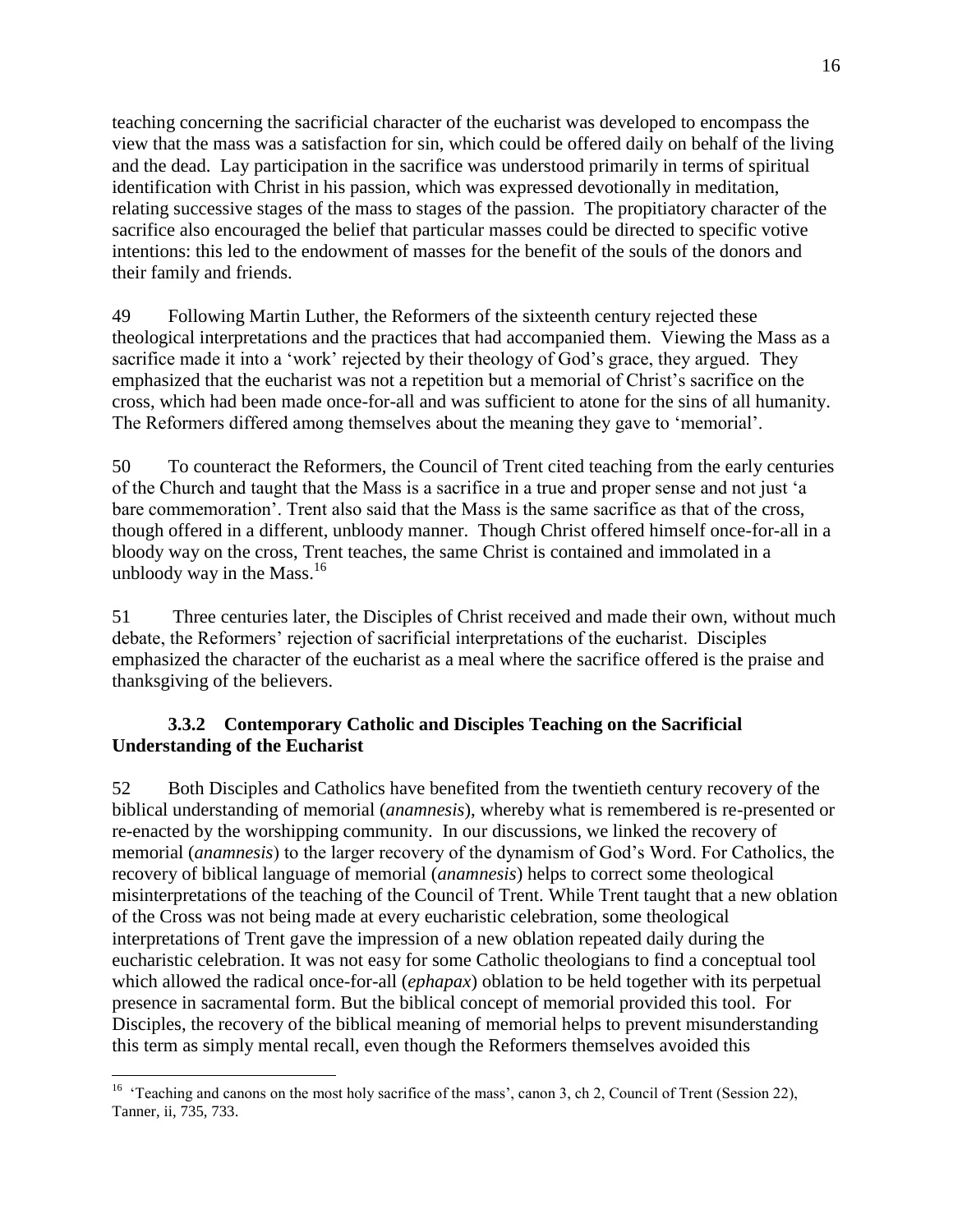misunderstanding: 'These acts of God in history [in the *anamnesis*] were those which had meaning for eternity, and they were here set forth and actualized in the lives of the worshippers'.<sup>17</sup>

53 Both Catholics and Disciples participated in drafting the statement of *Baptism, Eucharist and Ministry*, and the Commission finds it particularly helpful in its discussion of memorial (*anamnesis*). It says, 'The eucharist is the sacrament of the unique sacrifice of Christ, who ever lives to make intercession for us' (*E* §8) and its accompanying commentary: 'It is in the light of the significance of the eucharist as intercession that references to the eucharist in Catholic theology as "propitiatory sacrifice" may be understood. The understanding is that there is only one expiation, that of the unique sacrifice of the cross, made actual in the eucharist and presented before the Father in the intercession of Christ and of the Church for all humanity.' The eucharist is a sacrifice of praise and thanksgiving offered by the worshippers in union with Christ; and by being joined to Christ they are also drawn into the self-offering which constitutes Christ's sacrifice to the Father. The eucharist hence re-presents to those sharing in it the sacrifice of the cross; and communion in the body and blood of Christ is both based upon and results in a call to discipleship.

54 The Commission has found the perspective of *Baptism, Eucharist and Ministry* helpful to understand sacrificial interpretations of the eucharist. But we also noted that in their response to *Baptism, Eucharist and Ministry* (which was largely positive), the Congregation for the Doctrine of the Faith and the Pontifical Council for Promoting Christian Unity did state that the notion of intercession does not seem sufficient for explaining the Catholic sense of the sacrificial nature of the eucharist. The response noted that Christ's once-for-all sacrifice is not repeated, but since the high priest is the crucified and risen Lord, this sacrifice can be said to be 'made eternal',' an idea not fully captured by the simple term 'intercession.' The response says that Catholic faith 'links the sacrificial aspect of the eucharist to the sacrament of the body and blood [of Christ] more closely than is done in the text.<sup>18</sup>

55 In its discussions the Commission discovered more convergence than it had earlier recognized on the sacrificial character of the eucharist. Both of our traditions teach that the sacrifice of Christ has occurred once for all and can never be repeated. Yet in the celebration of the eucharist, the Church remembers by re-presenting the sacrifice of Christ in a sacramental way. As long ago as the Edinburgh Faith and Order Conference of 1937 the view of Disciples or Churches of Christ was described in this way: 'The eucharist has been for them the great churchly service in which the Church as a royal priesthood offers worship, but not of a pattern of her own designing, nor one determined by her own preferences. Rather the priestly Church offers worship through her Great High Priest, who is here set forth in His Holy Redeeming Act as *sacrificium*.'<sup>19</sup> More recently Disciples have described this remembering (*anamnesis*) as 'not merely a recollection of something long gone and hence remote from us, but a re-presentation which makes what is past a vivid and lively reality here and now. Jesus Christ himself with all he has accomplished for us and for all creation is present in this *anamnesis*' (*CDC* 144). These affirmations, which may suggest more convergence with the Roman Catholic Response to

<sup>17</sup> W. Robinson, *A Companion to the Communion Service* (Oxford 1942), 35.

<sup>&</sup>lt;sup>18</sup> M Thurian (ed), *Churches Respond to BEM*, vi (Geneva 1988), 20-21.

<sup>19</sup> R. Dunkerley (ed), *The Ministry and the Sacraments* (London 1937), 264.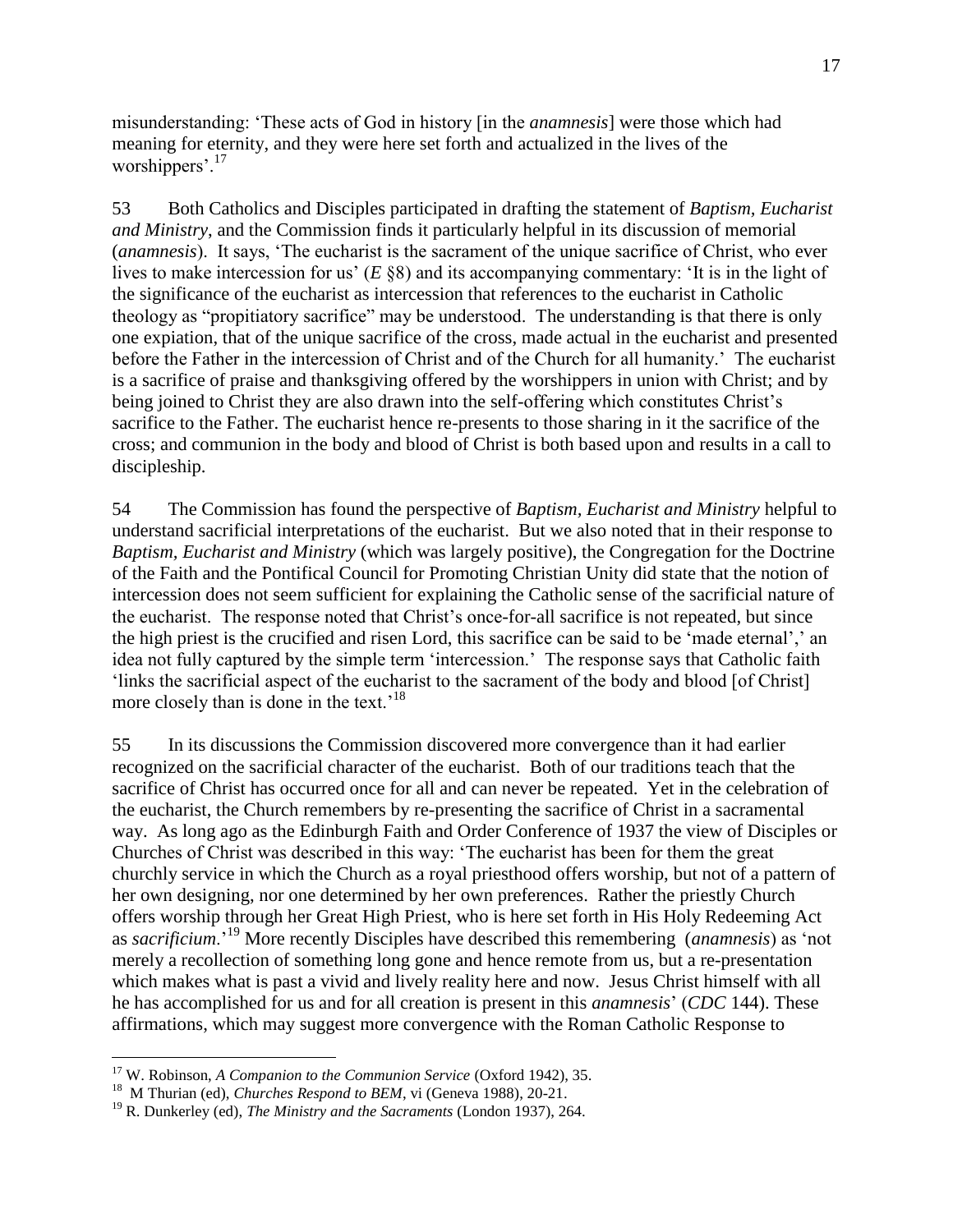*Baptism, Eucharist and Ministry* than the text of *BEM* itself, have striking similarities to the teaching presented by the Catechism of the Catholic Church, which explains that 'in the sense of Sacred Scripture the memorial is not merely the recollection of the past events but the proclamation of the mighty works by God for men' (*CCC* §1363). So 'when the Church celebrates the Eucharist, she commemorates Christ's Passover, and it is made present: the sacrifice Christ offered once for all on the cross remains ever present' (*CCC* §1364). In citing a text from the Council of Trent<sup>20</sup>, the Catechism explains that the eucharist is a sacrifice 'because it *re-presents* (makes present) the sacrifice of the cross, because it is its *memorial* and because it *applies* its fruit' (*CCC* §1366).

56 Disciples and Catholics agree that the Eucharist is the sacrament of the sacrifice of Christ. Although the once-for-all sacrifice of Christ on the cross cannot be repeated, Christians in the celebration of the eucharist are drawn into the movement of Christ's self-offering. 'United with him and with the whole Church on earth and in heaven,' affirms the Basis of Union of the United Reformed Church, 'his people gathered at his table present their sacrifice of thanksgiving and renew the offering of themselves.<sup> $21$ </sup> Adding nothing to what Jesus has already done, 'the whole people of God...in response to the sacrifice of Christ, offer up our own sacrifices of praise and thanksgiving, a giving of ourselves to God who brings good news to sinners (*CDC* 145). In the eucharist the Church unites itself to Christ's intercession with the Father for all people and for the whole of creation. 'The lives of the faithful, their praise, sufferings, prayer, and work, are united with those of Christ and with his total offering, and so acquire a new value,' the *Catechism* explains (CCC §1368).

57 Disciples and Catholics both understand the eucharist as the sacrament which makes present the once-for-all sacrifice of Christ. The Commission has been surprised by the amount of convergence that it discovered, even though we recognize that we have different emphases and different doctrinal understandings. Now we will examine a distinct but related topic: the different ways that sacrificial language has been applied to the presiders at the eucharist when they have been described in priestly language.

## **4 The Priesthood of Christ and His Ministers**

### **4.1 Some Historical Aspects of the Priestly Understanding of the Ordained Ministry**

58 Just as sacrificial interpretations began to be applied to the eucharist in the early centuries of the Church, there also developed a sacerdotal or priestly interpretation of the one presiding at the eucharist. The New Testament calls the Church 'a chosen race, a royal priesthood' (1 Pet 2:9), but does not use any one word to describe those presiding over the communal eucharist. But as the parallels between the Last Supper and the eucharist were developed during the patristic period, using the language of Hebrews 10:10 and the Old Testament, in liturgical and theological imagery during the patristic period, the presider at the eucharist was seen to stand in

<sup>&</sup>lt;sup>20</sup> 'Teaching and canons on the most holy sacrifice of the mass', ch 1, Council of Trent (Session 22), Tanner, ii, 733.

<sup>&</sup>lt;sup>21</sup> Basis of Union of the United Reformed Church §15. (The majority of Churches of Christ in Great Britain became part of this Church in 1981.)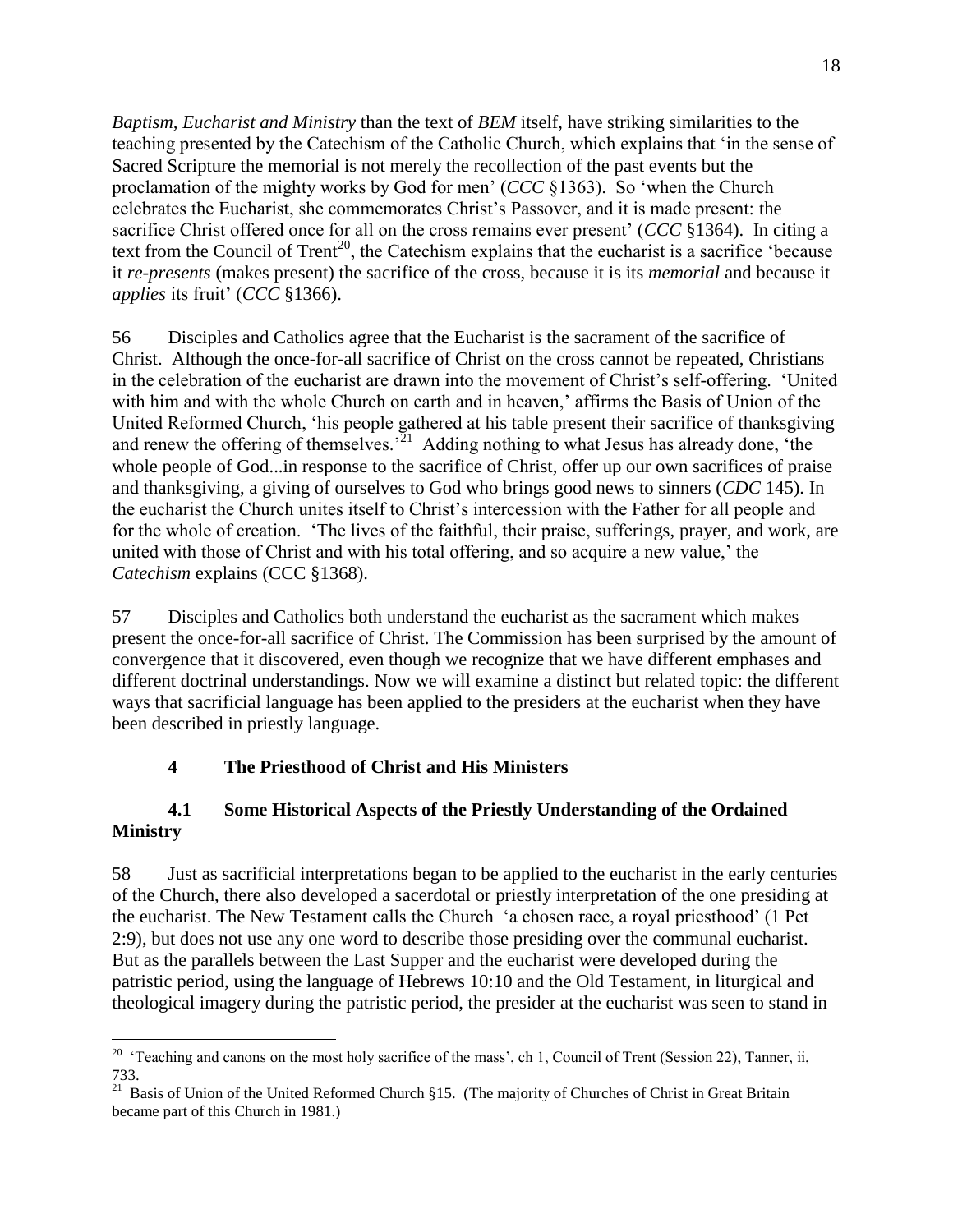a sacramental relation to the sacrificial self-giving of Christ the High Priest and came to be called a 'priest'.

59 Already in the early Patristic period, in both East and West, theology and practice affirmed the sacramental nature of ordination to the priesthood in its various orders: bishop, priest and deacon. The Council of Trent, in line with that long-standing tradition, reaffirmed this doctrinal teaching about ordination, centering its attention more specifically on ordination to the priesthood. At the Last Supper, Christ had made the apostles priests and entrusted to them the memorial of the sacrifice of his body and blood. $^{22}$ 

60 The Council of Trent emphasized these elements especially to counter those points which the Reformers had denied, in particular the sacrificial interpretation of the eucharist, the priestly understanding of the ordained ministry, and the sacramental character of ordination. While the Reformers emphasized the importance of the ordained ministry for the Church, they underlined the tasks of preaching, teaching, and pastoral care entrusted to the ordained minister. In addition, the Lutheran, Reformed, and Anabaptist reformers in Europe felt themselves forced to choose between continuity in episcopal office and continuity in teaching. In this situation they discontinued or deemphasized the office of the bishop and taught that apostolic succession came primarily through continuity in teaching. They also ceased to refer to the ordained presbyters as 'priests' and spoke of the 'priesthood of the faithful'. Disciples of Christ inherited this Reformation legacy. Although among Disciples an ordained minister or elder is the normal presider at the sacraments of both eucharist and baptism, they have not been in the habit of using the term 'priest', which has a specific application to the eucharist, to describe the one who also baptizes and preaches (*CCIC* §45).

61 The Second Vatican Council repeatedly addressed the question of ordained ministry and its relationship to the whole Church. On the one hand, the Council spoke of the 'common priesthood' of all of the faithful, who 'by virtue of their royal priesthood, join in the offering of the eucharist' as well as exercising their priesthood through reception of the sacraments, prayers and thanksgiving, and lives of holiness, self-denial, and charity. On the other hand, the ministerial priesthood of the ordained is described as different from the common priesthood 'in essence and not simply in degree' because it 'forms and governs the priestly people' and 'brings about the eucharistic sacrifice' (*LG* §10). It exists to foster and nourish the common priesthood of all of the baptized.

62 Furthermore, the Council, following ancient tradition, affirmed the episcopate rather than the presbyterate as the fundamental category for understanding ordained ministry. Rather than seeing the episcopate as conferring simply additional jurisdiction and authority, the Council emphasized the sacramentality of the episcopal ministry and the collegiality of the bishops acting together as successors of the apostles. While the bishop's ministry continues to be understood as a participation in Christ's priesthood, it also confers the offices of teaching and governing (*LG* §21). Finally, the work of preaching is given the eminent place among the functions of the

<sup>&</sup>lt;sup>22</sup> 'Canons on the most holy sacrifice of the mass', Canon 2, Council of Trent (Session 22), Tanner, ii, 735.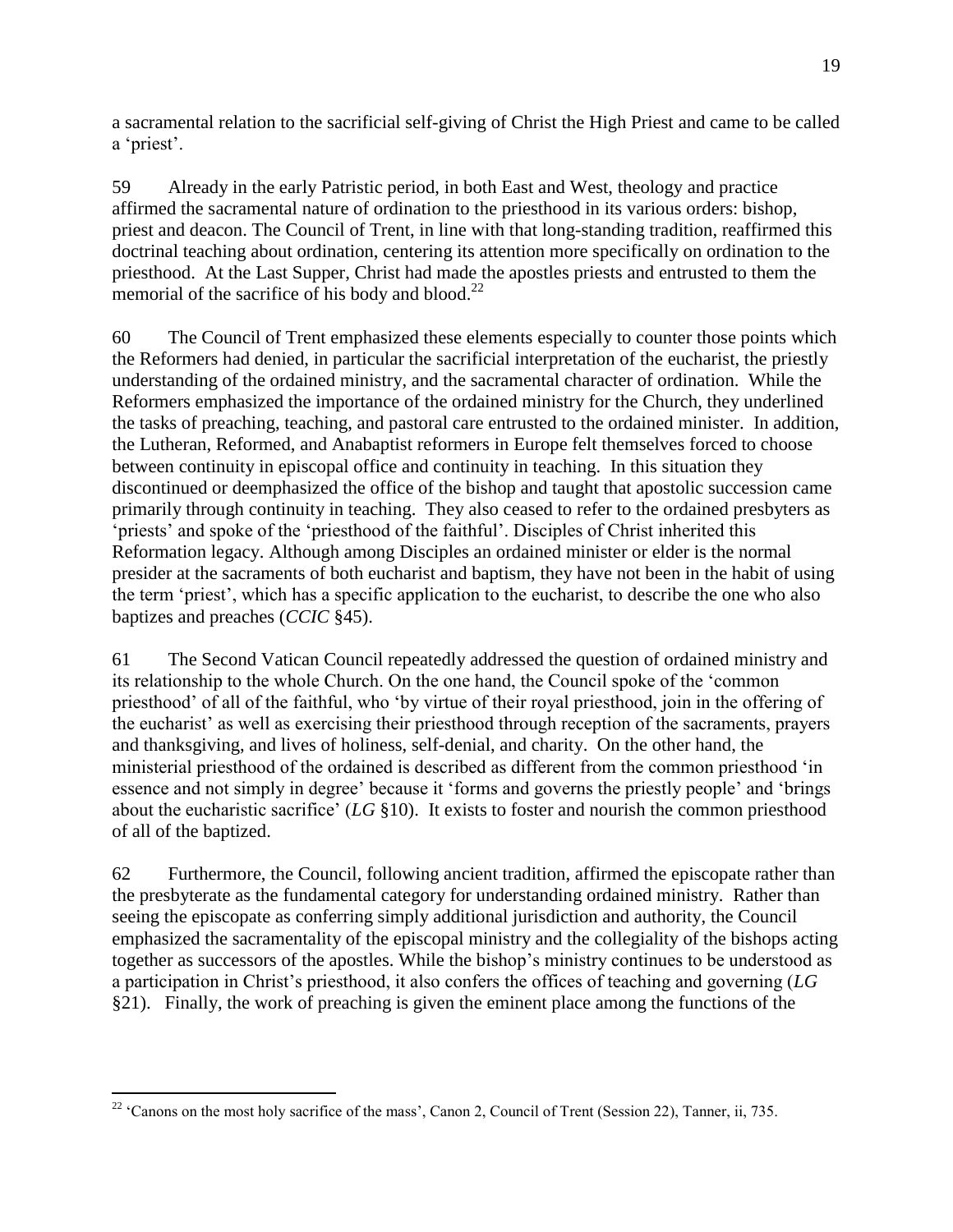bishop (*LG* §25). Presbyters<sup>23</sup> also, as fellow-workers with the bishops, have 'as their first charge to announce the gospel of God to all' (*PO* §4).

## **4.2 Contemporary Catholic and Disciples Teaching Concerning the Priestly Understanding of the Ordained Ministry**

63 On some issues related to ordained ministry, our two traditions are in agreement. Both Disciples and Catholics agree, for example, that the measure and norm of all priesthood is Christ's unique priesthood. Christ serves as the mediator between God and human beings, sanctifying us through offering himself as a full, perfect, once-for-all sufficient sacrifice for the sins of the whole world. 'Unlike the other high priests, he has no need to offer sacrifices day after day, first for his own sins, and then for those of the people; this he did once for all when he offered himself' (Heb 7:27). Through his death and resurrection, constituting his unique and abiding high priestly role, he established a new relationship between God and humankind (Jn 17:21).

64 In addition, Disciples and Catholics agree that Christ has made of the baptized a priestly people, bound to Christ and hence to each other as his body. Because they are a priestly people, the baptized are to offer sacrifices of praise and thanksgiving (Heb 13:15, Ps 116:17), to present their bodies 'as a living sacrifice, holy and acceptable to God...your spiritual worship' (Rom  $12:1$ ).

65 Disciples and Catholics also agree that the ordained ministry is to be seen in the context of the apostolicity of the Church. In an earlier phase of dialogue, the Commission has discussed and agreed on the relationship between the eucharist and maintaining continuity with the apostolic community. *The Church as Communion in Christ*, stated, 'Both Disciples and Catholic share an intention to live and teach in such a way that, when the Lord comes again, the Church may be found witnessing to the faith of the apostles' (*CCIC* §27). It was also agreed that the Holy Spirit works to link the past with the present and to maintain the Church in the memory of the apostolic faith, making it present and enabling succeeding generations to appropriate the event remembered. 'In the Eucharist especially, the Spirit makes Christ present to the members of the community' (*CCIC* §28).

66 In addition, the Commission agreed that the Holy Spirit 'gives a variety of gifts or *charisms* which enable the Church as a whole to receive and hand on the Apostolic Tradition. At the heart of these are the gifts appropriate to worship, particularly in the celebration of the Lord's Supper' (*CCIC* §41). But within the multiplicity of gifts given to the Church, 'there is a particular charism given to the ordained ministry to maintain the community in the memory of the Apostolic Tradition. Both Disciples and Roman Catholics affirm that the Christian ministry exists to actualize, transmit, and interpret with fidelity the Apostolic Tradition which has its origin in the first generation' (*CCIC* §45).

67 At the same time, while agreeing about the relationship between the ordained ministry and continuity with the apostolic tradition, Disciples and Catholics understand and articulate this

<sup>&</sup>lt;sup>23</sup> The Latin 'presbyteri' is uniformly translated as 'priests' in *PO*, whereas the Latin in the phrase 'ministerial priest' in *LG* §10 is 'sacerdos ministerialis'.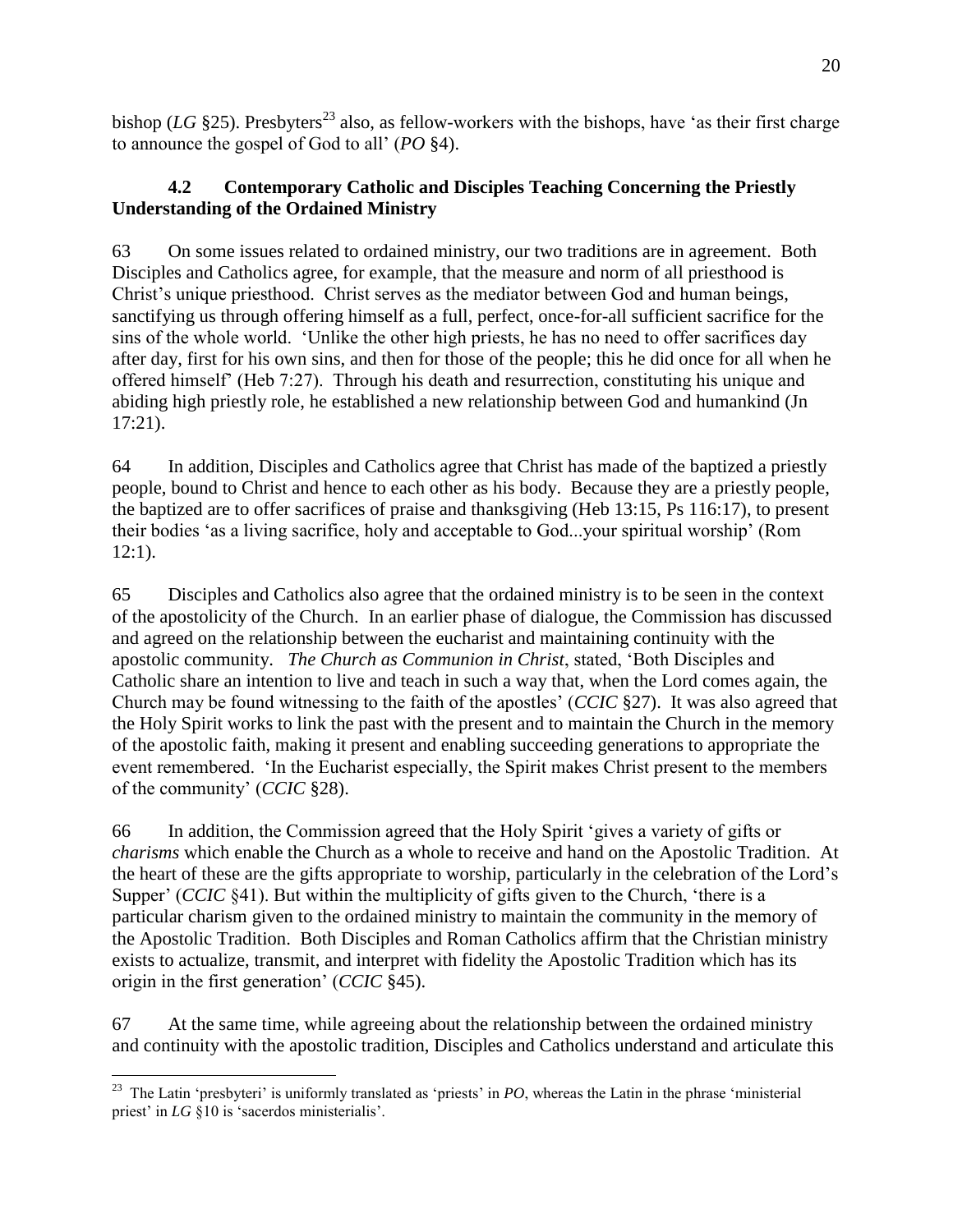relationship differently. Disciples came from Reformation traditions which rejected episcopacy as they knew it in the sixteenth century, although 'Disciples have always recognized that the work of the ministry, shared in the local congregation by ordained ministers and ordained elders, is essential to the being of the Church and is a sign of continuity with the Apostolic Tradition' (*CCIC* §45). The Commission noted that Catholics believe that the bishop, in collaboration with 'presbyters, deacons, and the whole community in the local church, and in communion with the whole college of bishops throughout the world united with the Bishop of Rome as its head, keeps alive the apostolic faith in the local church so that it may remain faithful to the Gospel' (*CCIC* §45). Hence, the Commission has agreed that, despite different ways of structuring the ordained ministry, for both communions the ordained ministers have a unique role in maintaining the whole community in the apostolic tradition. Both traditions affirm that 'the whole Church shares in the priesthood and ministry of Christ' and both 'also affirm that ordained ministers have the specific charism of re-presenting Christ to the Church and that their ministries are expressions of the ministry of Christ to the whole Church' (*CCIC* §45). This already represents a significant agreement on the apostolic nature of our ordained ministries and on the issue of apostolic succession, although with different understandings and expressions contained within it.

68 On the issue of the representation of Christ by the ordained, Disciples and Catholics both agree and disagree. While they agree that ordained ministers represent Christ, the head of the Church, they disagree first about the nature and source in apostolic succession of this representation of Christ and secondly about the relationship between the ordained ministry and the priesthood of the faithful.

69 First, Disciples and Catholics disagree about the representation of Christ by the ordained. For Catholics, the priesthood of the baptized and the ministerial priesthood are two connected but distinct participations in the priesthood and person of Christ, differing 'in kind and not only degree' (*LG* §10). On the one hand, all of the faithful are given a participation in the priesthood of Christ through baptism. Christ continues his priesthood through the baptized who consecrate the world to God through their spiritual sacrifices. 'There is no member who does not have a part in the mission of the whole Body' (*PO* §2). The participation of the baptized in Christ's priesthood finds its consummation in the eucharist. On the other hand, by the intention and command of the Lord, this sacramental life requires the action of apostolic ministers who act in his person and speak in his name. The ministerial priesthood is given in a sacrament distinct from baptism whereby the ordained 'are so configured to Christ the Priest that they can act in the person of Christ the Head' (*PO* §2). Catholics believe that the ordained ministers exercise this function in a special way at the eucharist. 'There, acting in the person of Christ and proclaiming His mystery, they join the offering of the faithful to the sacrifice of their Head' (*LG* §28). In presiding at the eucharist, the ordained act in the name of all the baptized and for their sake. 'Through the ministry of priests, the spiritual sacrifice of the faithful is made perfect in union with the sacrifice of Christ, the sole Mediator. Through the hands of the priest and in the name of the whole Church, the Lord's sacrifice is offered in the Eucharist in an unbloody and sacramental manner until He Himself returns' (*PO* §2). Hence those ordained to the ministerial priesthood share in the person and work of Christ, the great high Priest, for the purpose of enabling the priesthood of the baptized.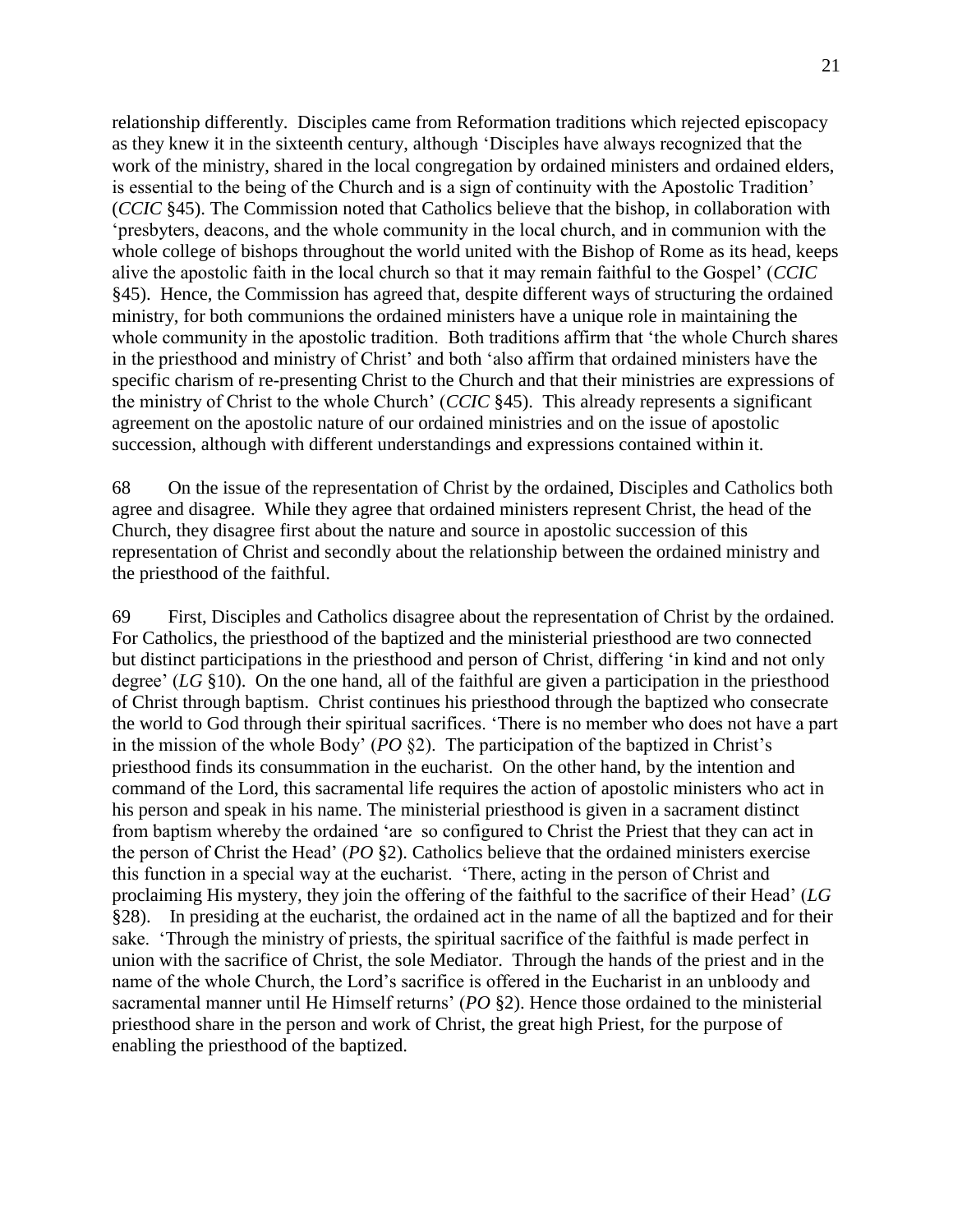70 Disciples have not developed such a detailed understanding of the relationship between the ordained ministry and the priesthood of Christ. They understand ordination to be, not a sacrament distinct from baptism, but sacramental in a wider sense. The foundation of the ordained ministry is Jesus Christ, the great high Priest, who is head of the Church 'which is his body, the fullness of him who fills all in all' (Eph 1:22-23). The whole community, commonly referred to by the phrase 'the priesthood of all believers', shares in the continuing ministry of Christ as members of his body. Hence in declaring the living Word, through the power of the Holy Spirit, the ordained call the Church to its own identity in Christ.<sup>24</sup> But Disciples believe that the ordained have a distinctive role in the life and ministry of the Church, revealed especially at the celebration of the eucharist. An ordained minister, as representative of Christ presiding at the Lord's Table, serves in Christ's place as host at the Table. The ordained serve in the priestly role by leading the offering of sacrifices of praise and worship. By the action of the Holy Spirit, acting through the eucharistic prayer and the faith of the community, the bread and wine become for our sake the body and blood of Christ.

71 Secondly, because they understand the relationship of the ordained to Christ's priesthood somewhat differently, Disciples and Catholics differ in the way they see and articulate the relationship of the ordained to the whole Church. On the one hand, they agree that 'not all the members have the same function' (Rom 12:4). On the other hand, Catholics describe the participation in Christ's priesthood of the baptized and the ministerial priesthood as differing in kind and not only in degree, a conception foreign to the Disciples tradition which rather speaks of the ordained calling the whole community to its identity in Christ, or representing Christ to the community. While Catholics emphasize the difference between lay and ordained, they also teach that the two are interrelated. 'The common priesthood of the faithful and the ministerial or hierarchical priesthood, though they differ in essence and not only in degree, are nevertheless interrelated,' Vatican II taught. 'Each in its own particular way shares in the one priesthood of Christ' (*LG* §10). Catholics note that the ordained ministry exists for the sake of the Church and not apart from the Church. In explaining this difference, the *Catechism of the Catholic Church* says that 'the ministerial priesthood is at the service of the common priesthood. It is directed at the unfolding of the baptismal grace of all Christians' (*CCC* §1547). Disciples find such clarifications helpful. But they also wish to emphasize the value of the gifts given to all of the baptized, and they fear any description of the ordained ministry that seems to undermine those gifts.

72 Disciples and Catholics agree that the priesthood of Christ is the criterion for all priesthood in the Church. They also agree that the whole people of God is a priestly people 'called by God for his own' (1 Pet 2: 9). Where they disagree is on the relationship between the priesthood of the faithful and that of the ordained ministry. In an earlier phase, it was recognized that Disciples carry out the role of *episcop*e (oversight) differently from Catholics, but that for both the ordained ministry has a unique role in keeping alive the memory of what Christ has done and thus maintaining the Church in continuity with the apostolic faith. In this phase, the Commission discovered further agreement about the ordained ministry, but some remaining

<sup>&</sup>lt;sup>24</sup> Compare the statement of *The COCU Consensus* (ch 7, §31), which Disciples in the USA have officially affirmed: 'Ordination marks them as persons who represent to the Church its own identity and mission in Jesus Christ': J.A. Burgess & J. Gros, FSC, *Growing Consensus: Church Dialogues in the United States, 1962-1991* (New York/Mahwah, NJ, 1995), 56.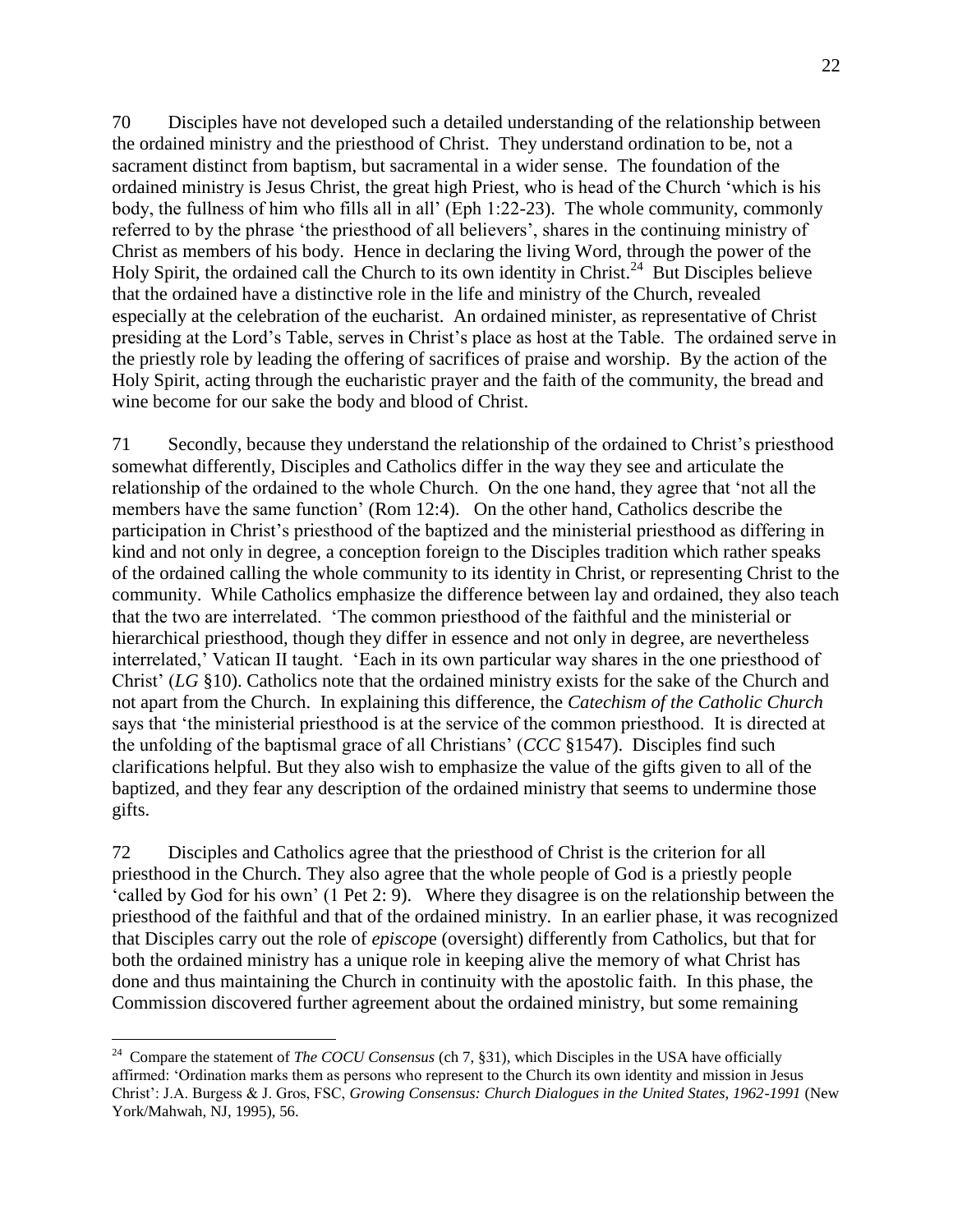disagreement. While both Disciples and Catholics agree that the ordained represent Christ the high priest in their ministry, they disagree about the nature of this representation of Christ and whether they have a priesthood distinct in kind from the priesthood of the faithful. These disagreements will need further exploration in a future phase of our dialogue together.

## **5 Conclusion**

73 Because Disciples and Catholics share a commitment to the unity of the Church, we have carefully listened to each other and talked together to discern a way forward in our dialogue. We began with our common conviction that God is present throughout the world and in the Church, speaking a Word that is dynamic and effective. In Christ, the Word of God became flesh, and through his death and resurrection he moved into a new dimension that enables him to be present to all time and space.

74 The Commission sought in particular to relate the presence of the Risen Christ and God's dynamic Word to its understanding of the eucharist on points where Catholics and Disciples have disagreed. The active character of God's Word helped us to understand the power of the words of the *anamnesis* in the eucharist, calling to mind all that God has done for us in the work of redemption and proclaiming this in a way that makes these past events effective in the present. This also illuminated the efficacy of the words of invocation of the Holy Spirit (*epiclesis)* that the bread and wine become<sup>25</sup> the body and blood of Christ. Because Christ is risen from the dead, he can offer himself to believers for their nourishment in a unique way in the eucharist, a sign and foretaste of the new creation that will be completed when he comes again in glory. Our common confession on the efficacy of God's Word and the power of Christ's resurrection helped us to reach more convergence on the eucharist than has previously been possible for Catholics and Disciples.

75 The Commission therefore agrees on the integral link between the presence of Christ in the world, in the Church, and in the Word and sacraments of Holy Baptism and Holy Communion. Furthermore we agree that the sacramental approach to life affirms our underlying faith that we live in God's world and that God is continually active in it.

76 Through this dialogue we have come to understand both why different views had been taken in the past on the presence of Christ in the eucharist, and also that our perceptions of each other's beliefs had been based on misunderstandings. Both Catholics and Disciples seek to defend the essential mystery of the way in which the bread and wine in the eucharist become the body and blood of Christ. To combat materialist understandings of this change (*conversio*), as well as others, Catholics developed the Aristotelian category of 'substance' to refer to the underlying reality of things. The concept of transubstantiation was therefore essentially a defence against such materialist understandings. However, transubstantiation was itself in turn misunderstood in materialist terms by the Protestant Reformers; and early Disciples thinkers, cradled in Scottish common sense realism, rejected it as unnecessary or unhelpful metaphysical speculation. Both Catholics and Disciples agree that a materialist account of what happens at the Lord's Table is to be rejected, and both affirm the ultimate impossibility of fathoming this sacramental mystery.

<sup>&</sup>lt;sup>25</sup> 'Fiat' in the Roman Liturgy, or in Eucharistic prayers I and II 'become for us'.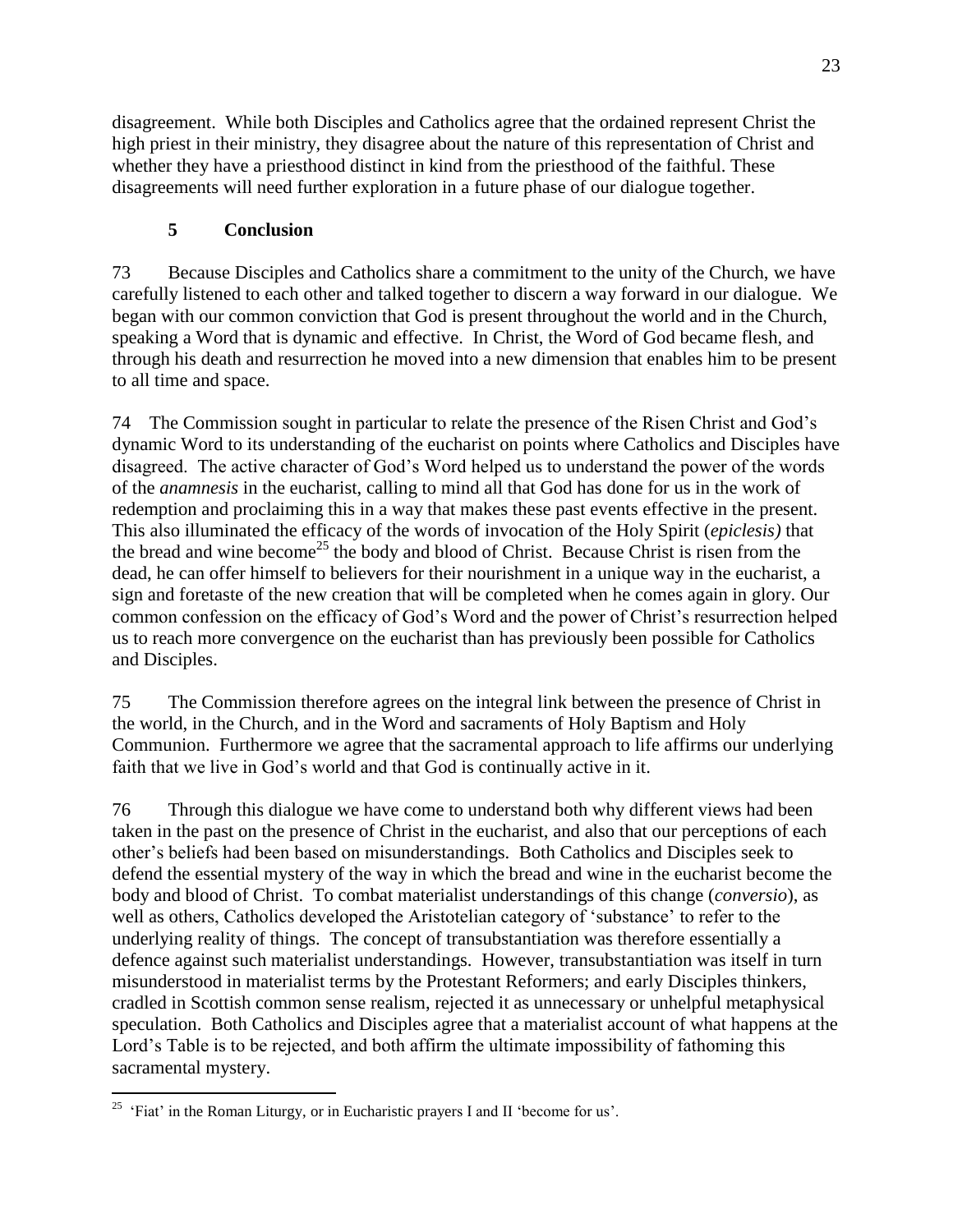77 Catholics and Disciples agree that the eucharist is the sacrament of the once-for-all sacrifice of Christ. The eucharist is the new covenant in Christ's blood, sealed by his death on the cross for our redemption. In the eucharist the Church unites itself to Christ's self-offering to the Father for all people and for the whole of creation.

78 Both Catholics and Disciples affirm the sacrificial dimension of the eucharist, and both therefore see it as a priestly celebration. However, Catholics while recognizing the royal priesthood of all the faithful, identify the priestly action in particular with the presiding minister, while Disciples understand the whole priestly people of God to be those who celebrate the eucharistic sacrifice. Nevertheless Disciples normally expect the presiding minister to be an ordained minister or elder, and anyone who might preside can only do so after having been identified and called by the congregation for that representative office. There is further work to be done here in clarifying these points, which we have barely begun to address.

79 Nevertheless this is the first time in more than thirty years of our Dialogue when we have engaged in a detailed discussion of the eucharist. This Statement is not an exhaustive account of the presence of Christ in the eucharist. Rather it is a promising beginning – a 'communion in via'. We have identified several areas where further work needs to be done:

a) it is necessary to explore more deeply our discussion of the presence of Christ in the eucharist (§45) and on the sacrificial understanding of the eucharist (§57), in order to examine how far our differences remain Church-dividing;

b) it is also necessary to examine the ecclesial implications of this topic, especially the relationship between ordination and priesthood one the one hand, on which our discussion has only just begun (§§69-70) and the relationship between the ordained ministry and the representation of Christ on the other (§§40, 61, 69, 74). We have discussed the latter before, but the eucharistic context gives it a new priority.

c) in the background there remains the question of apostolic succession in relation to ordained ministry (§65-67), which again we have touched on before.

As a result we may be able to identify more precisely the substantial matters of faith on which agreement still needs to be reached for the attainment of full communion (§11).

80 Once again we have discovered that by careful mutual explanation and listening to each other misunderstandings have been overcome. The extent of agreement is significant and offers hope to Disciples and Catholics for our greater unity. We present it as a contribution to the one ecumenical movement.

16 June 2012

Members of the Commission

*Disciples of Christ*

Rev. Dr William Tabbernee, Tulsa, Oklahoma, USA (co-chair) Rev. Merryl Blair, Mulgrave, Victoria, Australia Rev. Dr James O. Duke, Fort Worth, Texas, USA